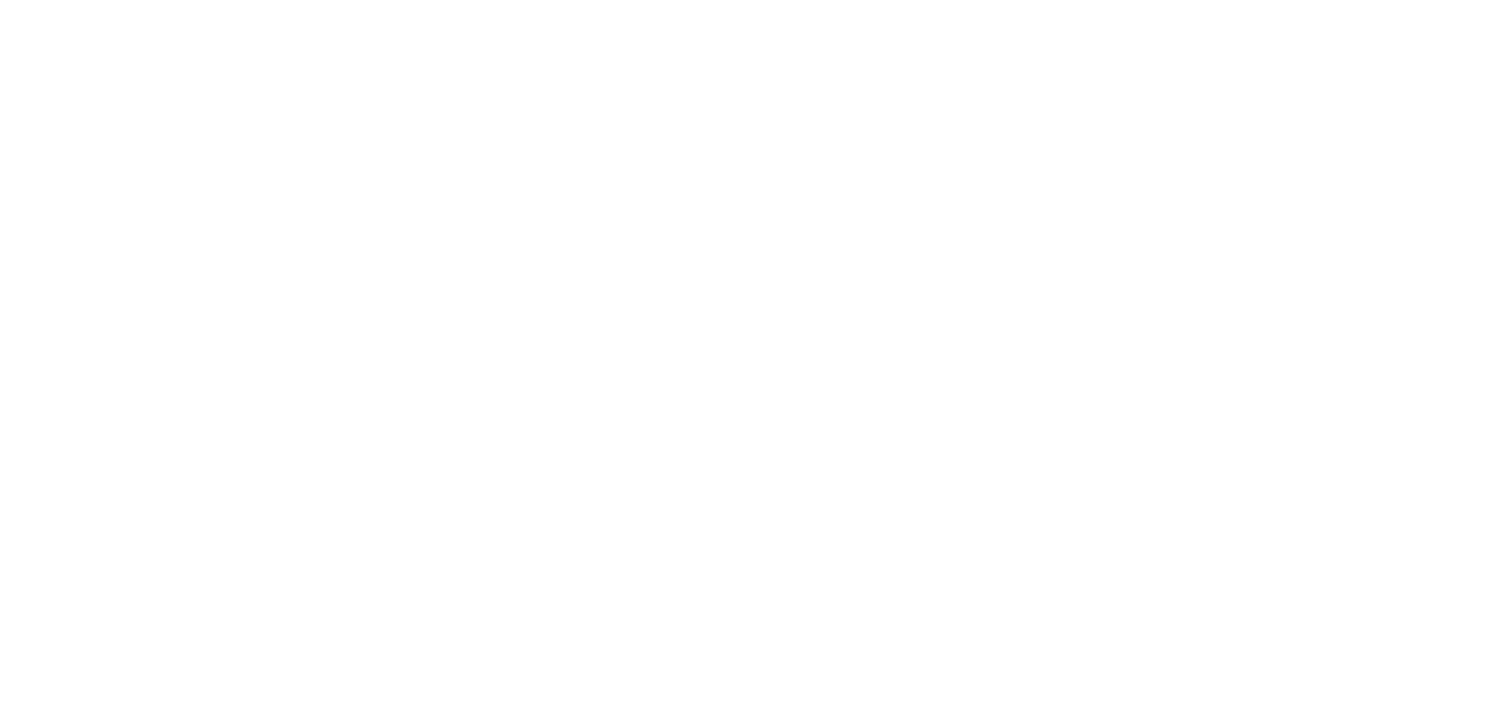# CORPORATE GOVERNANCE CODE

2018 Revised in 2020

ebook version

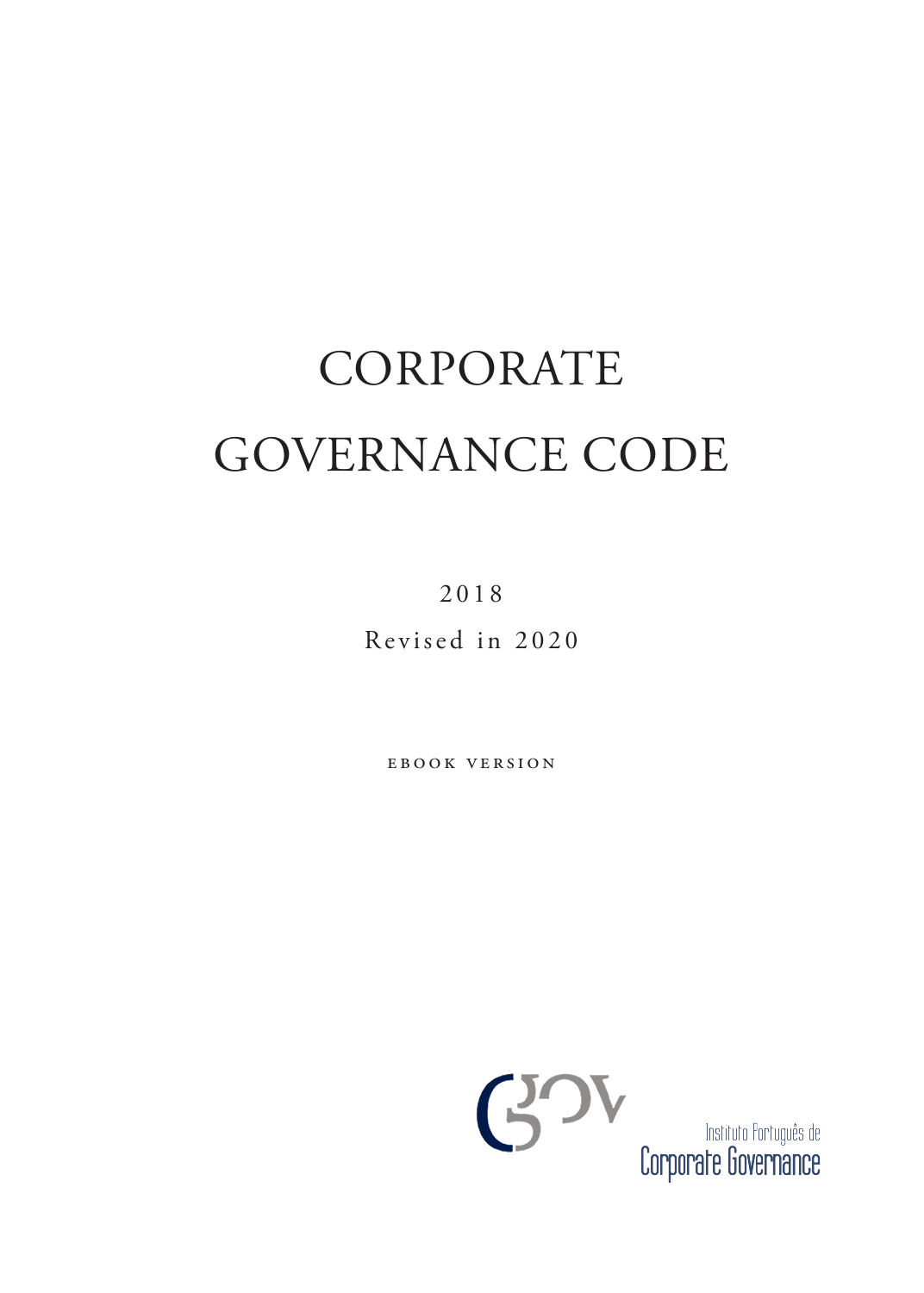#### EDITION

IPCG | Portuguese Institute of Corporate Governance Edifício Victoria • Av. da Liberdade, number 196, 6<sup>th</sup> floor 1250-147 Lisbon • Portugal Tel./Fax:(+351) 21 317 40 09 • E-mail: ipcg@cgov.pt www.cgov.pt

> ISBN 978-972-99974-8-8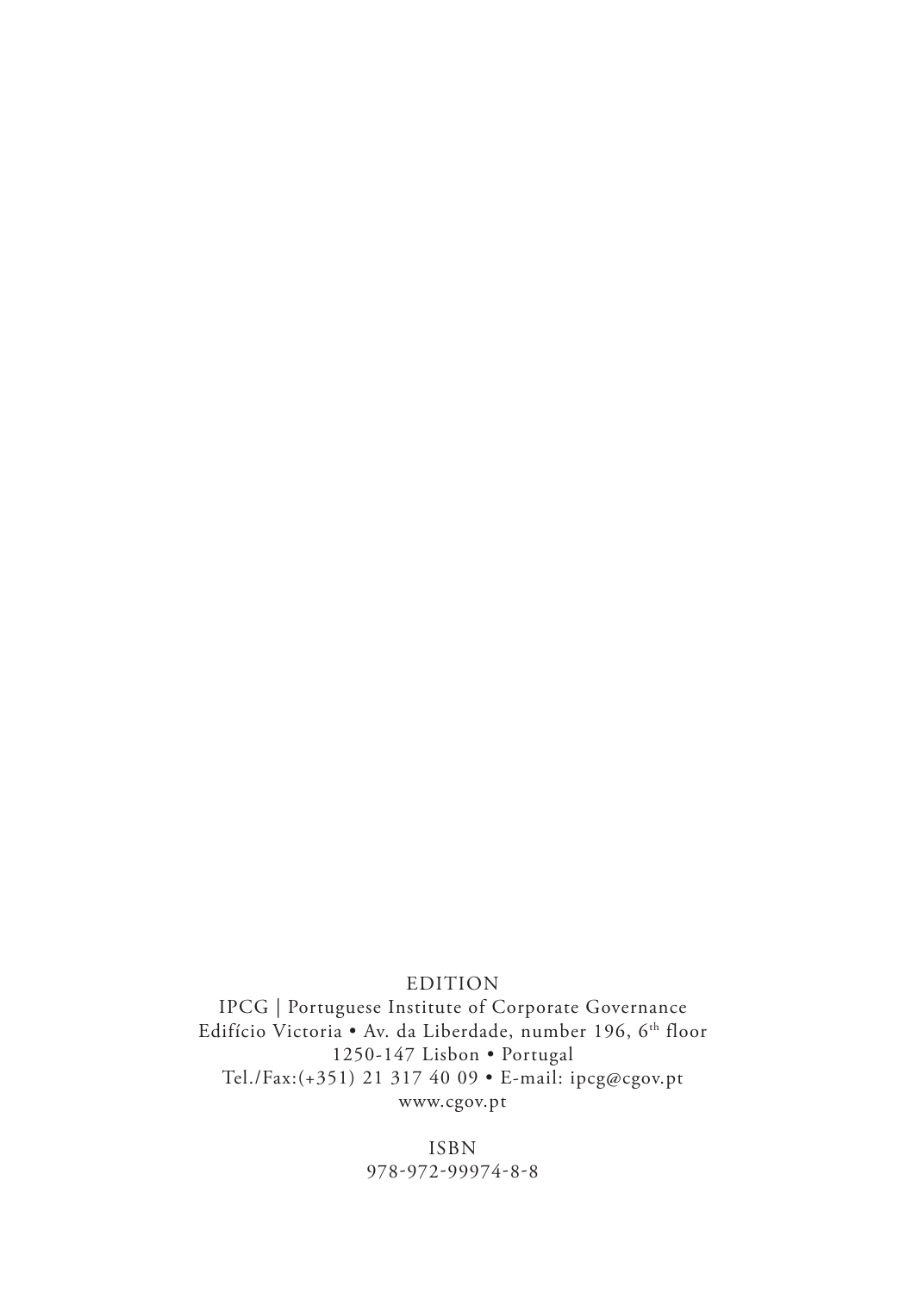## **TABLE OF CONTENTS**

| I.1. Company's relationship with investors and disclosure 9        |
|--------------------------------------------------------------------|
| I.2. Diversity in the composition and functioning of the company's |
|                                                                    |
|                                                                    |
|                                                                    |
| Chapter II · SHAREHOLDERS AND GENERAL MEETINGS 15                  |
| Chapter III · NON-EXECUTIVE MANAGEMENT, MONITORING                 |
|                                                                    |
|                                                                    |
| Chapter V · EVALUATION OF PERFORMANCE, REMUNERATION                |
|                                                                    |
|                                                                    |
|                                                                    |
|                                                                    |
|                                                                    |
|                                                                    |
|                                                                    |
|                                                                    |
|                                                                    |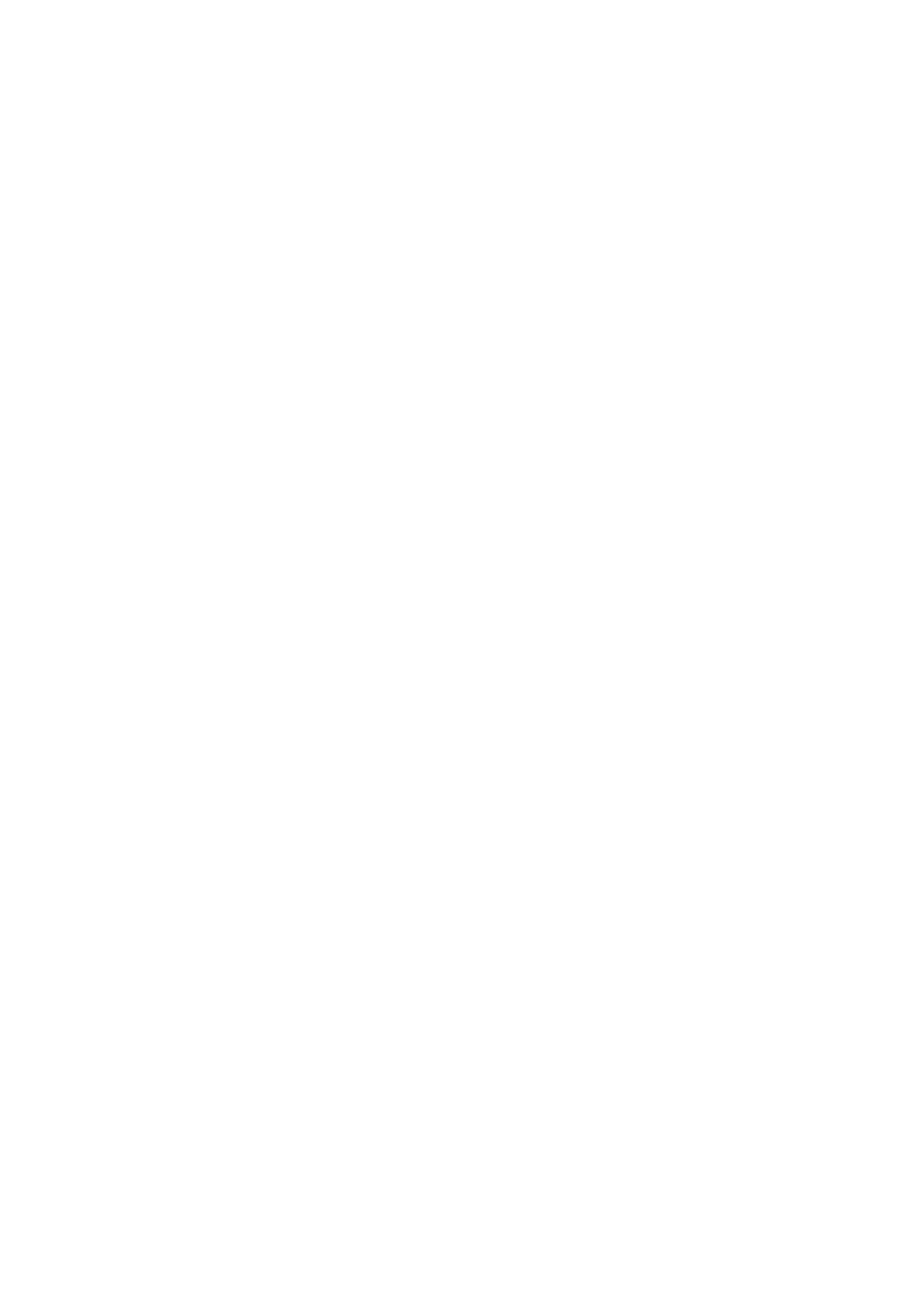#### **PREAMBLE (2020 REVISION)**

<span id="page-6-0"></span>The Corporate Governance Code of the IPGC came into effect in 2018 and was widely adopted by listed companies whose securities are admitted to trading on the Portuguese regulated market.

The first monitoring exercise - relating to the year 2018 - was completed in 2019, and the IPCG succeeded in fulfilling the commitment assumed in the preamble of the original version of the 2018 Code, *to create and maintain the necessary and appropriate structures for monitoring the Code and analysing its application*. In these tasks the role played by the commissions created for this purpose has been decisive: the Monitoring Committee (CAM), chaired by Pedro Maia, and the Executive Monitoring Committee (CEAM), chaired by Duarte Calheiros. Equally indispensable for the good performance of these tasks is the permanent articulation between the IPCG and the AEM in the implementation of the Protocol signed in February 2018.

In this Protocol, IPGC has equally committed to the *revaluation of the content of the Code on a regular basis*. It was established that one of the functions of CAM is that of *promoting a tendentially biennial revision of the Code, considering the reality determined by the monitoring, changes in the law* and the *international dynamics of evolution of the Corporate Governance best practices*, in line with the duty assumed by the IPCG, towards the CMVM, to *promote, in biennial cycles and with the participation of the CMVM, the updates proven necessary, in line with the best international practices*. And it was decided that a *Delegated Commission*,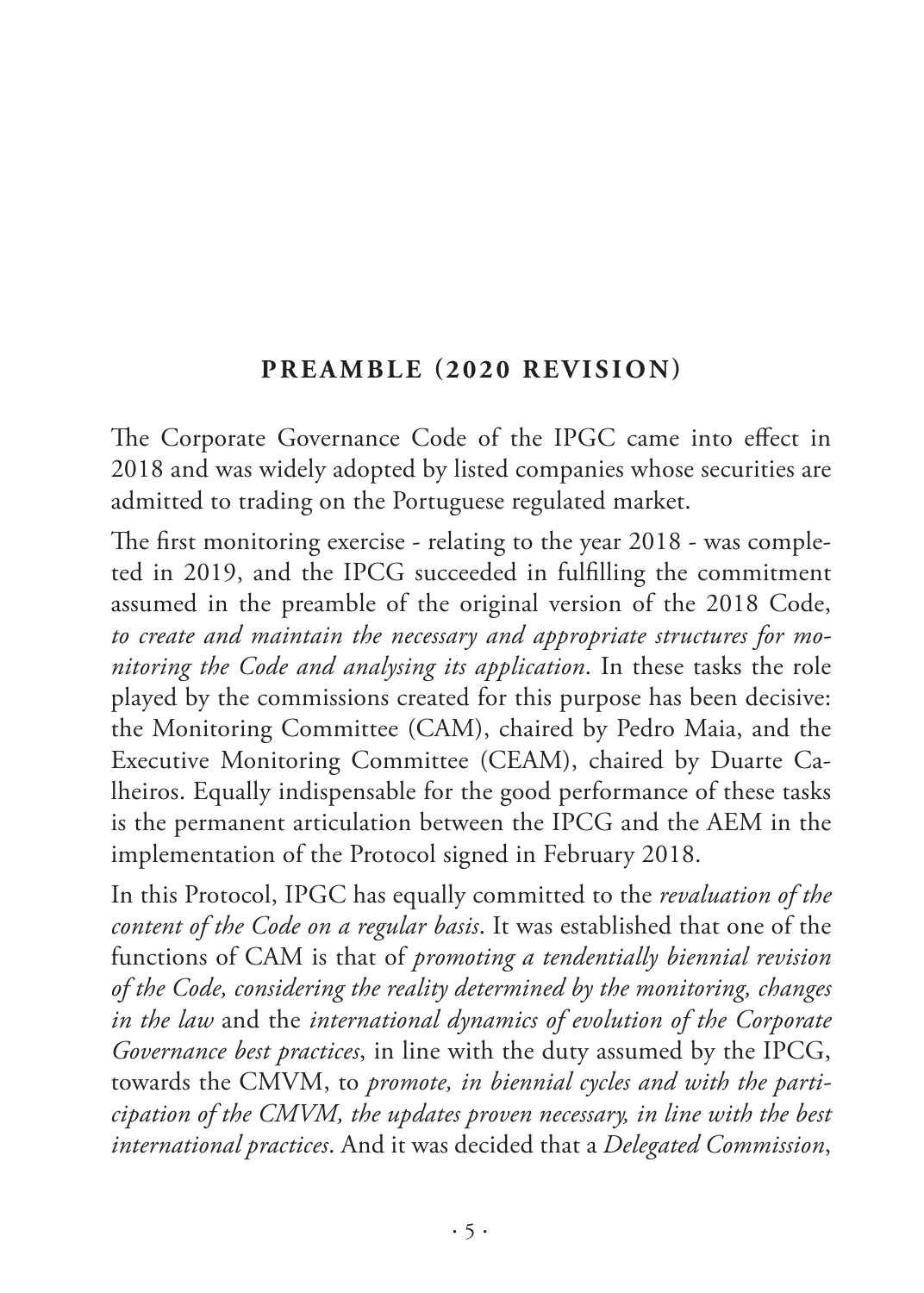composed of representatives of the IPCG and the AEM, would prepare and submit to CAM a *joint proposal* for discussion and approval.

It was within this framework that Rui Pereira Dias and Mafalda de Sá, appointed by the IPCG, and Abel Sequeira Ferreira, appointed by the AEM, worked together in the elaboration of a common proposal, in articulation with the Chairmen of CEAM and CAM.

Within the *spirit of cooperation* that allowed the approval of the Code, in 2018, and continuing the *fruitful dialogue* with the various players in the Portuguese capital market, the CMVM and issuing companies were heard, the final result having benefited from the contributions received in this process.

Faithful to the mandate to review, the proposal presented began by feeding on the *monitoring experience*, visible in several suggestions of revision that are based, essentially, on the *partial coincidence of recommendations with legal impositions*, on *the repetition of content* and on *proven difficulties in the implementation of recommendations*, as determined by monitoring.

The *legislative amendments* have also deserved the attention of the *Delegated Commission*, with the purpose of the Code continuing to establish a *harmonious complementary relationship* with the law. This explains the recommended developments in terms of *remuneration* and *transactions with related parties*, in view of the imminent transposition of the Shareholder Rights Directive II.

The attention paid to the *international dynamics of corporate governance evolution* has led, for example, to a focus on *sustainability*, through the persistence in promoting the long-term success of the company and its contribution to the community at large.

The 2020 revision of the 2018 IPCG Code thus constitutes the result of a self-regulatory exercise, concluded in late July 2020, and made possible by the cooperation between all the institutions involved, in a continuous and common effort to improve corporate governance practices in the Portuguese capital market.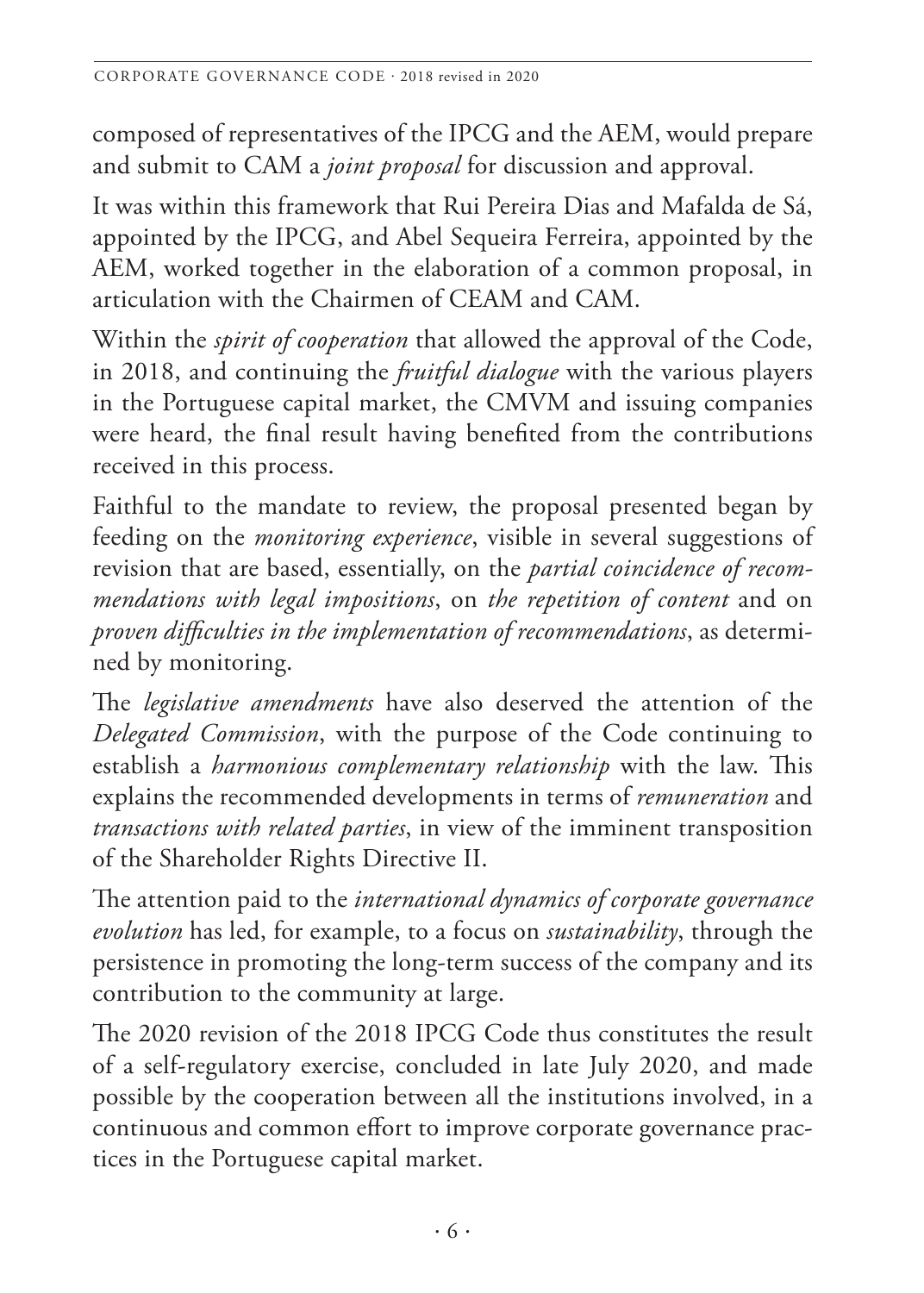#### **GLOSSARY**

<span id="page-8-0"></span>For purposes of this Code:

- A) EXECUTIVE DIRECTORS members of the executive board of directors, members of the board of directors who under article 407(3) of the Portuguese Commercial Companies Code have been delegated with day to day management powers, and all directors if the board of directors has not carried out the referred delegation.
- B) NON-EXECUTIVE DIRECTORS members of the board of directors to whom management powers have not been delegated, whenever a delegation of powers in the terms set forth under article 407(3) of the Commercial Companies Code has taken place.
- C) company committees (or internal committees) committees composed mostly by members of the company's governing bodies to whom duties within the company are ascribed, excluding the remuneration committee appointed by the Shareholders' general meeting under the terms set forth in article 399 of the Commercial Companies Code, except where otherwise expressly indicated in this Code.
- D) company structure/corporate structures the group of governing bodies and committees of the company, under the terms defined in this glossary.
- E) MANAGING BODY the board of directors, in companies that adopt a classical model of organisation or the Anglo-Saxon system; the management board, in companies that adopt a Germanic system.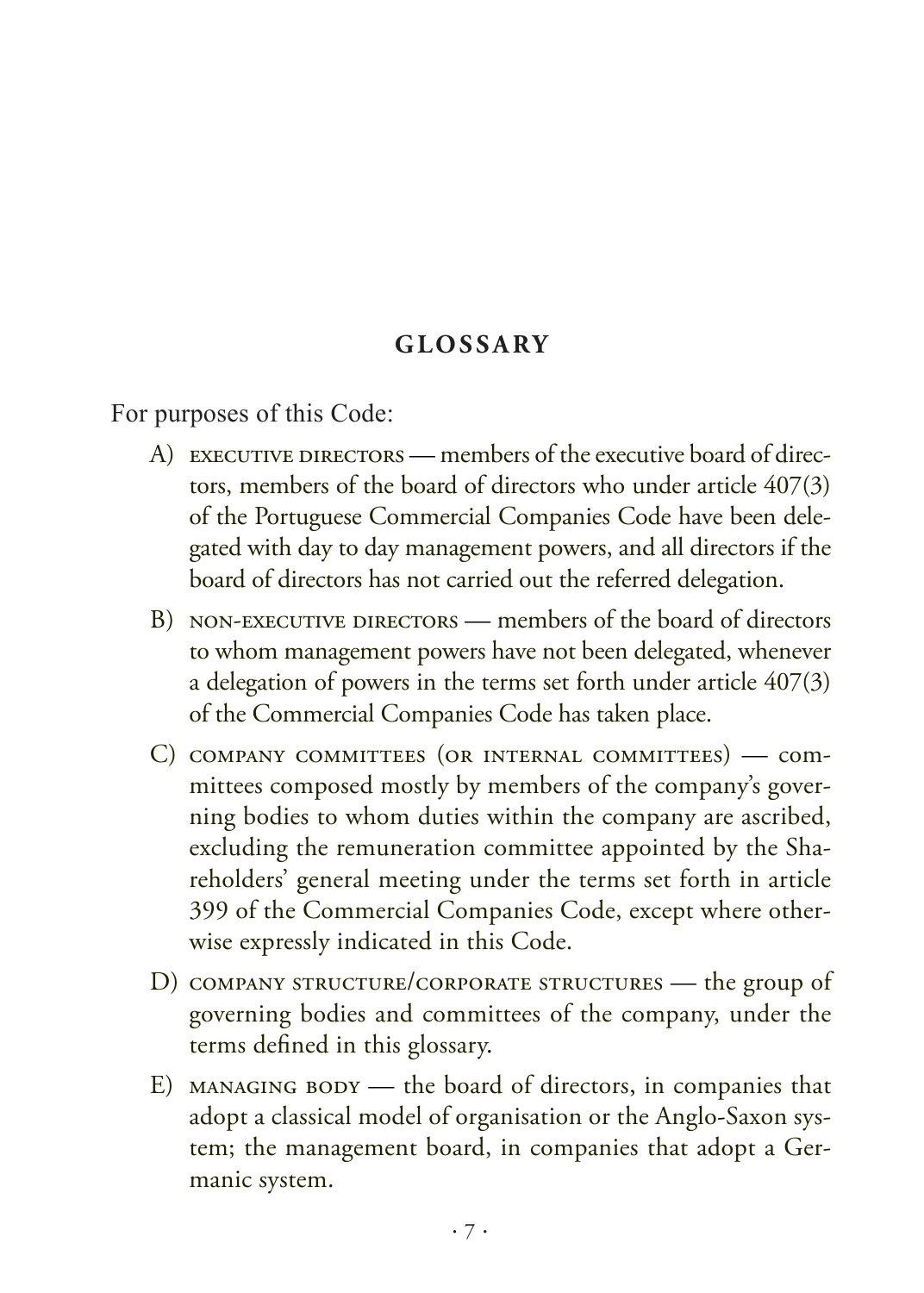- F) supervisory  $BODY$  the audit board, the audit committee and the general and supervisory board in accordance with the corporate governance model adopted, without detriment to the competences of a different nature that also fall under the powers of this latter body.
- G) RELATED PARTIES has the meaning defined in the international accounting standards (IAS 24 or a substitute) adopted by European regulations.
- H) EXECUTIVE STAFF people who are part of senior management as defined by European and national legislation relating to listed companies (under the name "person discharging managerial responsibilities"), excluding members of the corporate bodies.
- I) internal regulations group of non-statutory provisions established by the governing bodies of the company and its committees, which aim to regulate aspects of the composition of these bodies or committees, their organization and functioning.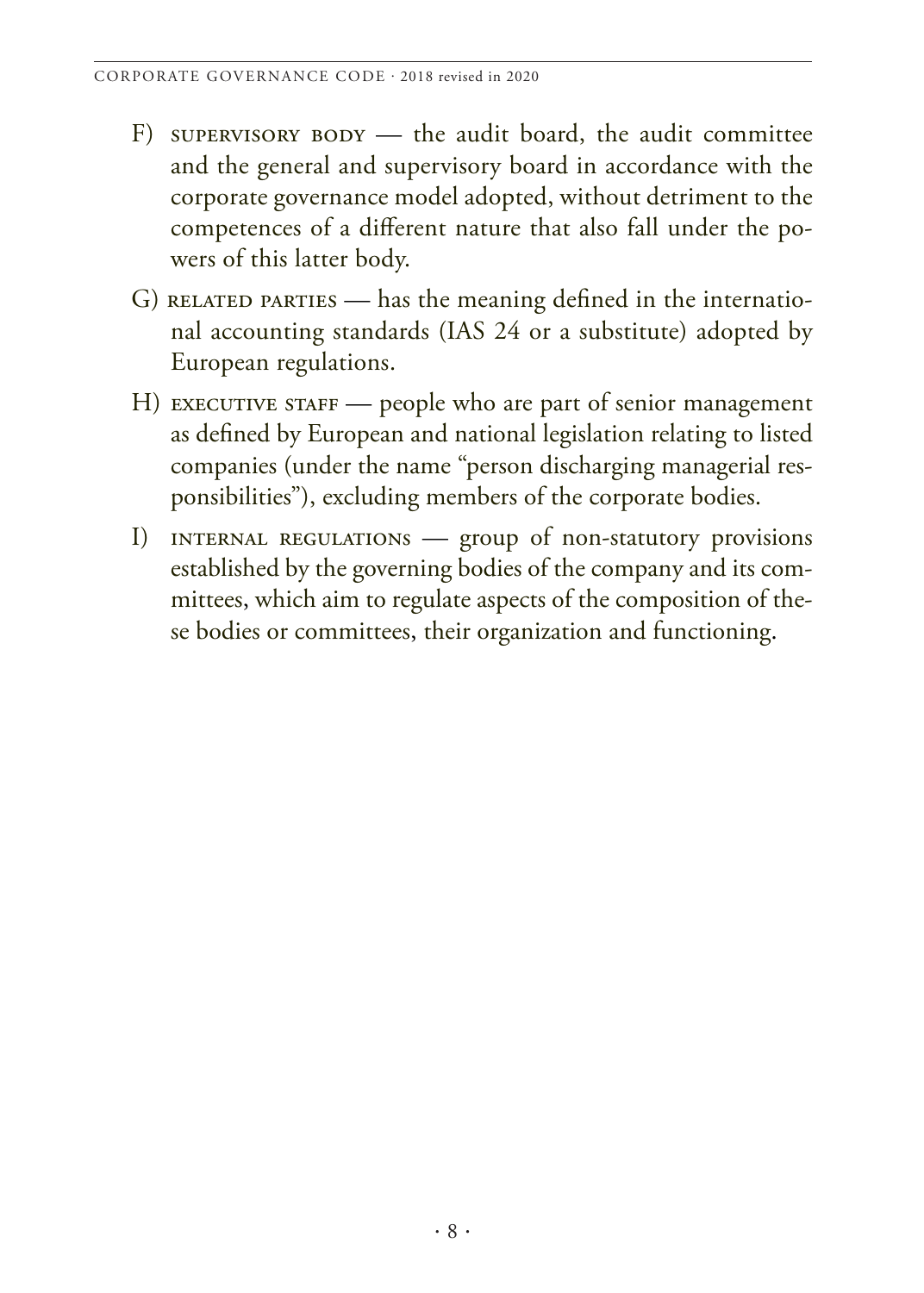#### <span id="page-10-0"></span>**Chapter I · GENERAL PROVISIONS**

#### **General Principle:**

*Corporate Governance should promote and enhance the performance of companies, as well as of the capital markets, and strengthen the trust of investors, employees and the general public in the quality and transparency of management and supervision, as well as in the sustained development of the companies.*

## **I.1. Company's relationship with investors and disclosure**

#### **Principle:**

*Companies, in particular its directors, should treat shareholders and other investors equitably, namely by ensuring mechanisms and procedures are in place for the suitable management and disclosure of information.* 

#### **Recommendation:**

**I.1.1.** The Company should establish mechanisms to ensure the timely disclosure of information to its governing bodies, shareholders, investors and other stakeholders, financial analysts, and to the markets in general.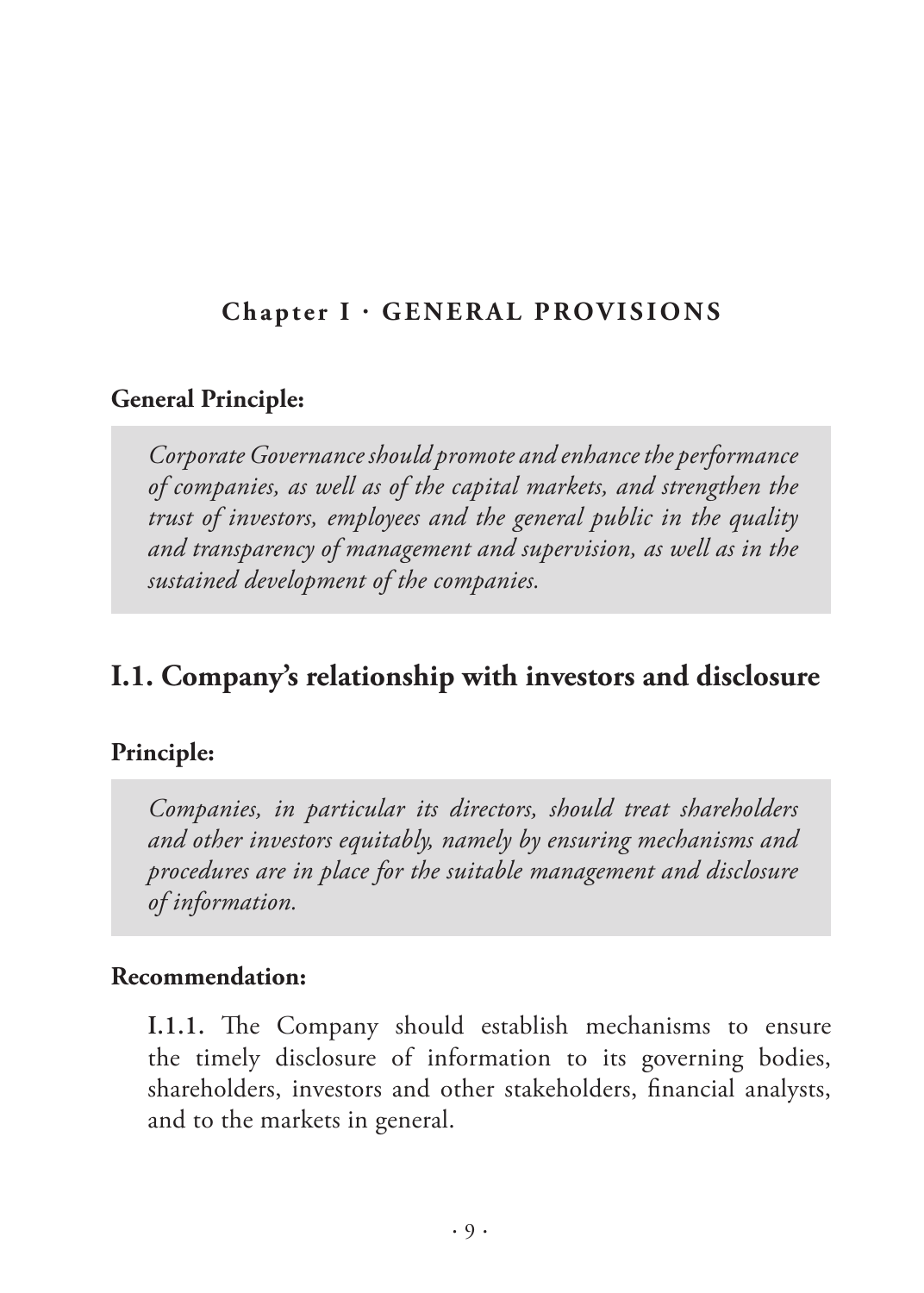# <span id="page-11-0"></span>**I.2. Diversity in the composition and functioning of the company's governing bodies**

## **Principles:**

**1.2.A.** *Companies ensure diversity in the composition of its governing bodies, and the adoption of requirements based on individual merit, in the appointment procedures that are exclusively within the powers of the shareholders.* 

**1.2.B.** *Companies should be provided with clear and transparent decision structures and ensure a maximum effectiveness of the functioning of their governing bodies and commissions.* 

**1.2.C.** *Companies ensure that the functioning of their bodies and committees is duly recorded, namely in minutes, to allow an understanding not only of the meaning of the decisions taken, but also of their grounds and opinions expressed by their members*

## **Recommendations:**

**I.2.1.** Companies should establish standards and requirements regarding the profile of new members of their governing bodies, which are suitable according to the roles to be carried out. Besides individual attributes (such as competence, independence, integrity, availability, and experience), these profiles should take into consideration general diversity requirements, with particular attention to gender diversity, which may contribute to a better performance of the governing body and to the balance of its composition.

**I.2.2.** The company's managing and supervisory boards, as well as their committees, should have internal regulations — namely regulating the performance of their duties, their Chairmanship, periodicity of meetings, their functioning and the duties of their members —, disclosed in full on the company's website. Minutes of the meetings of each of these bodies should be drawn out.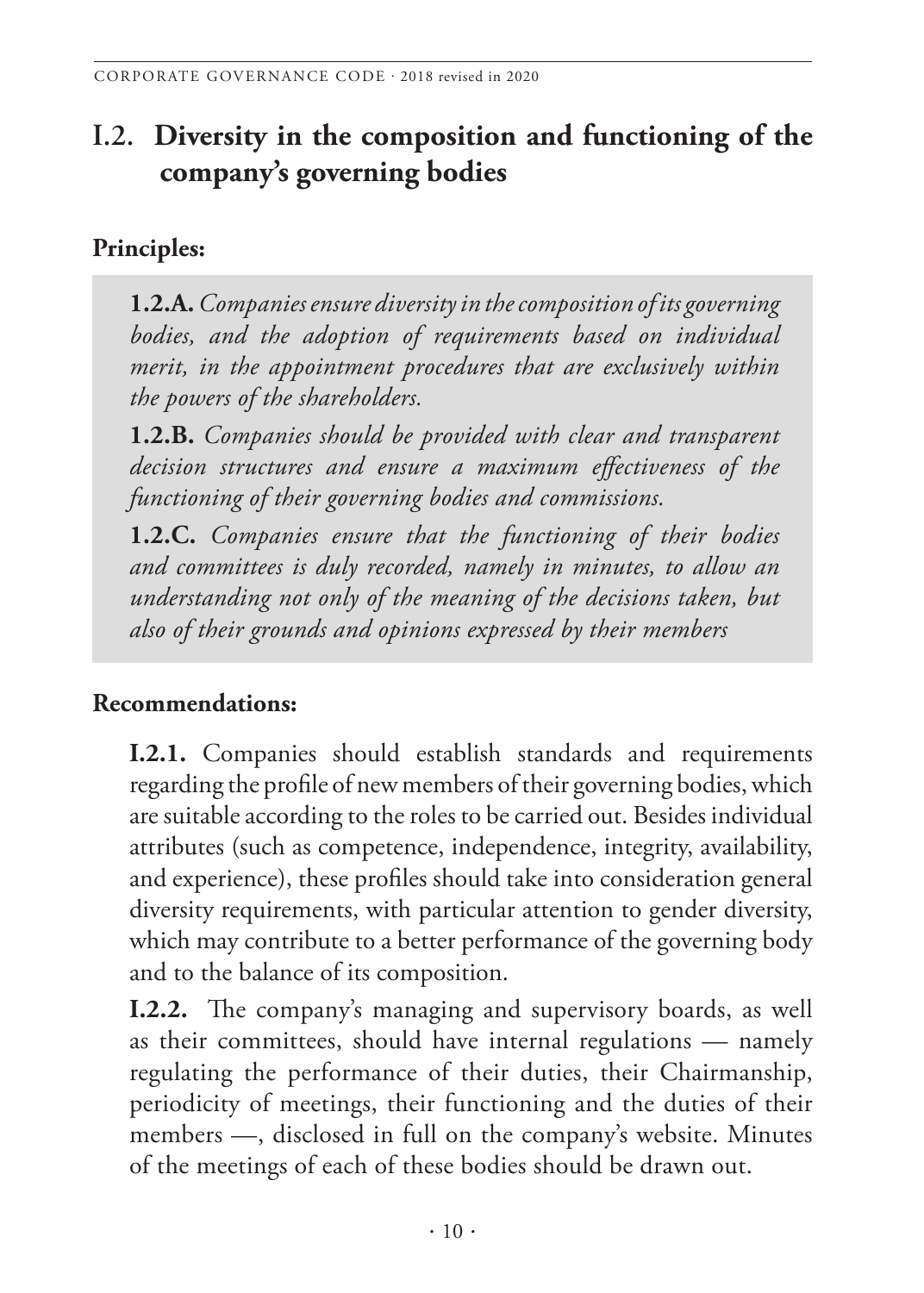<span id="page-12-0"></span>**I.2.3.** The composition and the number of annual meetings of the managing and supervisory bodies, as well as of their committees, should be disclosed on the company's website.

**I.2.4.** A policy for the communication of irregularities (whistleblowing) should be adopted that guarantees the suitable means of communication and treatment of those irregularities, with the safeguarding of the confidentiality of the information transmitted and the identity of its provider, whenever such confidentiality is requested.

# **I.3. Relationships between the company bodies**

#### **Principle:**

*Members of the company's boards, especially directors, should create, considering the duties of each of the boards, the appropriate conditions to ensure balanced and efficient measures to allow for the different governing bodies of the company to act in a harmonious and coordinated way, in possession of the suitable amount of information in order to carry out their respective duties.*

#### **Recommendations:**

**I.3.1.** The bylaws, or other equivalent means adopted by the company, should establish mechanisms that, within the limits of applicable laws, permanently ensure the members of the managing and supervisory boards are provided with access to all the information and company's collaborators, in order to appraise the performance, current situation and perspectives for further developments of the company, namely including minutes, documents supporting decisions that have been taken, calls for meetings, and the archive of the meetings of the managing board, without impairing the access to any other documents or people that may be requested for information.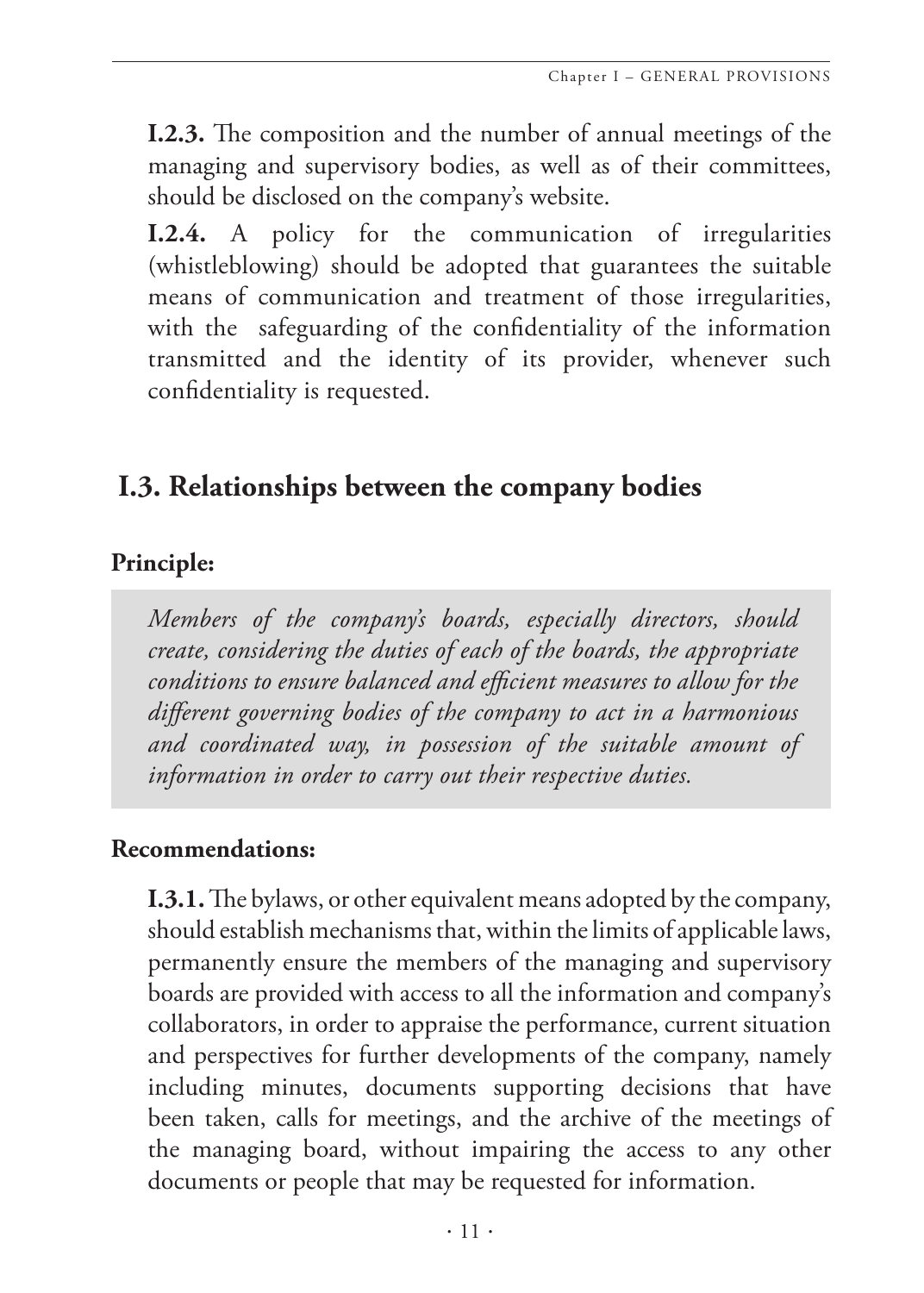<span id="page-13-0"></span>**I.3.2.** Each of the company's boards and committees should ensure the timely and suitable flow of information, especially regarding the respective calls for meetings and minutes, necessary for the exercise of the competences, determined by law and the bylaws, of each of the remaining boards and committees.

# **I.4. Conflicts of interest**

## **Principle:**

*The existence of current or potential conflicts of interest, between members of the company's boards or committees and the company, should be prevented. The non-interference of the conflicted member in the decision process should be guaranteed.* 

## **Recommendations:**

**I.4.1.** The members of the managing and supervisory boards and the internal committees are bounded, by internal regulation or equivalent, to inform the respective board or committee whenever there are facts that may constitute or give rise to a conflict between their interests and the company's interest.

**1.4.2.** Procedures should be adopted to guarantee that the member in conflict does not interfere in the decision-making process, without prejudice to the duty to provide information and other clarifications that the board, the committee or their respective members may request.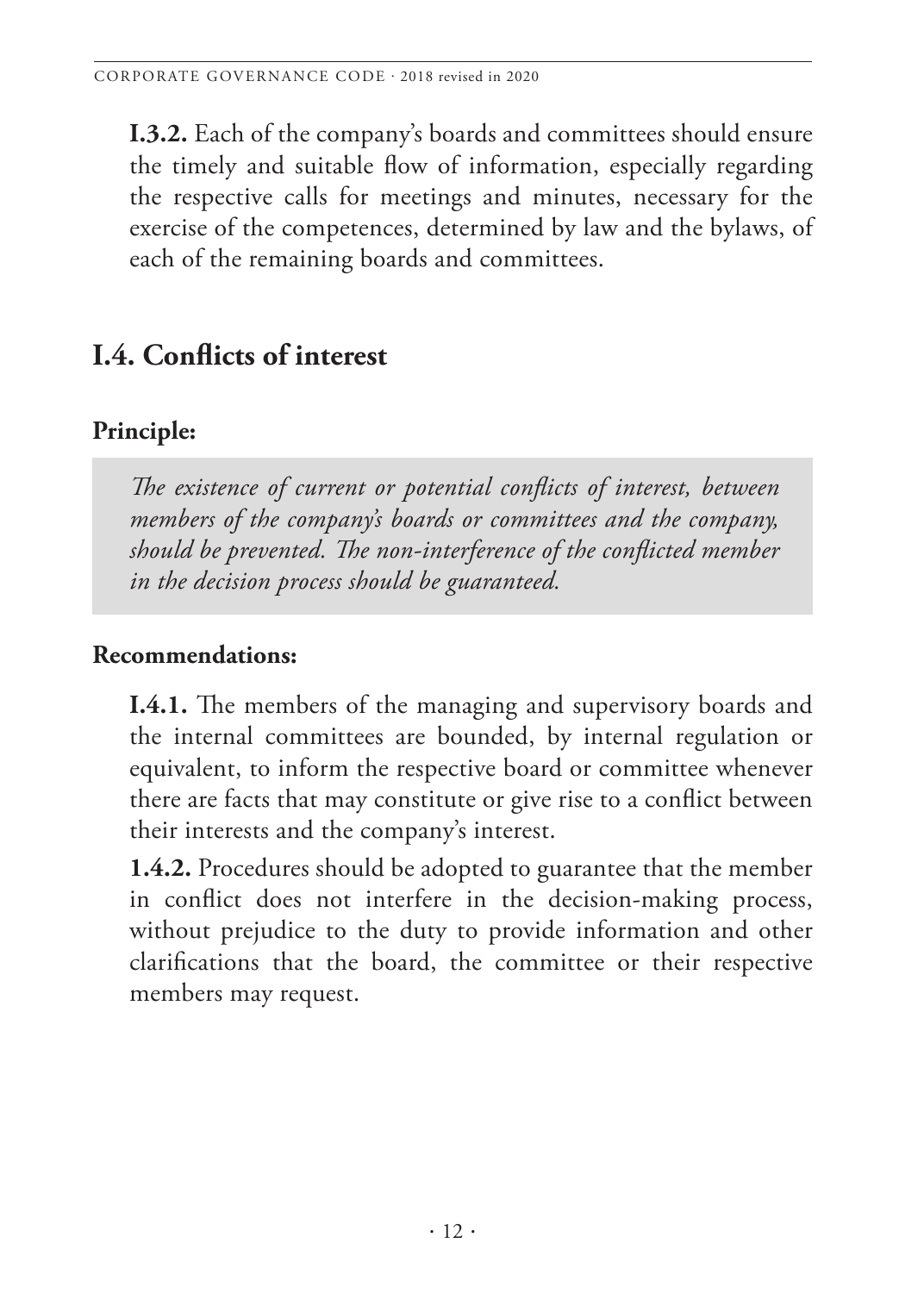# <span id="page-14-0"></span>**I.5. Related party transactions**

## **Principle:**

*Due to the potential risks that they may hold, transactions with related parties should be justified by the interest of the company and carried out under market conditions, subject to principles of transparency and adequate supervision.* 

#### **Recommendations:**

**I.5.1.** The managing body should disclose in the corporate governance report or by other means publicly available the internal procedure for verifying transactions with related parties.

**I.5.2.** The managing body should report to the supervisory body the results of the internal procedure for verifying transactions with related parties, including the transactions under analysis, at least every six months.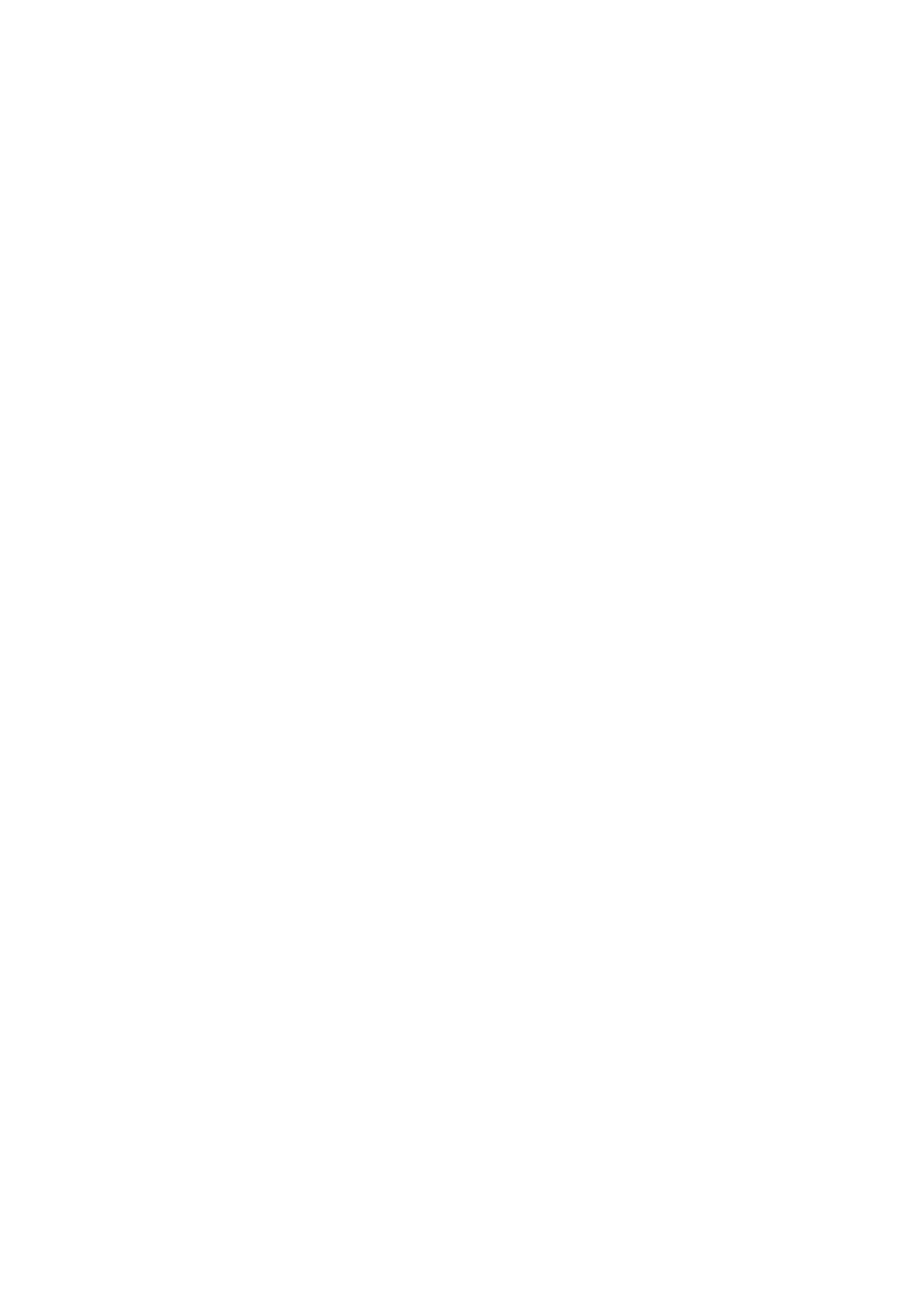## <span id="page-16-0"></span>**Chapter II · SHAREHOLDERS AND GENERAL MEETINGS**

#### **Principles:**

**II.A.** *As an instrument for the efficient functioning of the company and the fulfilment of the corporate purpose of the company, the suitable involvement of the shareholders in matters of corporate governance is a positive factor for the company's governance.* 

**II.B.** *The company should stimulate the personal participation of shareholders in general meetings, which is a space for communication by the shareholders with the company's boards and committees, and for reflection about the company itself.* 

**II.C.** *The company should implement adequate means for the participation and remote voting by shareholders in meetings.* 

#### **Recommendations:**

**II.1.** The company should not set an excessively high number of shares to confer voting rights, and it should make its choice clear in the corporate governance report every time its choice entails a diversion from the general rule: that each share has a corresponding vote.

**II.2.** The company should not adopt mechanisms that make decision making by its shareholders (resolutions) more difficult, specifically, by setting a quorum higher than that established by law.

**II.3.** The company should implement adequate means for the remote participation by shareholders in the general meeting, which should be proportionate to its size.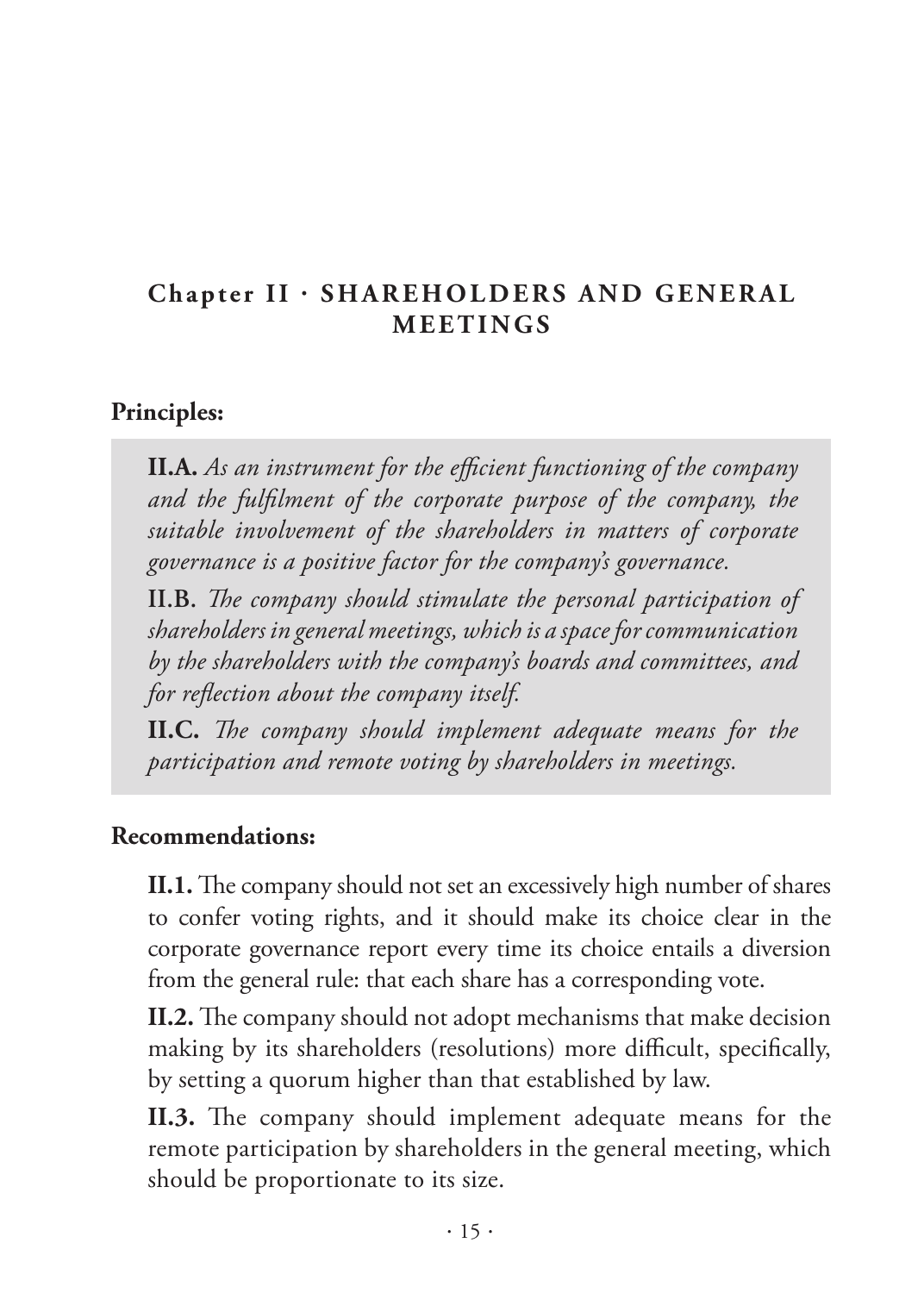**II.4.** The company should also implement adequate means for the exercise of remote voting, including by correspondence and electronic means.

**II.5.** The bylaws, which specify the limitation of the number of votes that can be held or exercised by a sole shareholder, individually or in coordination with other shareholders, should equally provide that, at least every 5 years, the amendment or maintenance of this rule will be subject to a shareholder resolution — without increased quorum in comparison to the legally established — and in that resolution, all votes cast will be counted without observation of the imposed limits.

**II.6.** The company should not adopt mechanisms that imply payments or assumption of fees in the case of the transfer of control or the change in the composition of the managing body, and which are likely to harm the free transferability of shares and a shareholder assessment of the performance of the members of the managing body.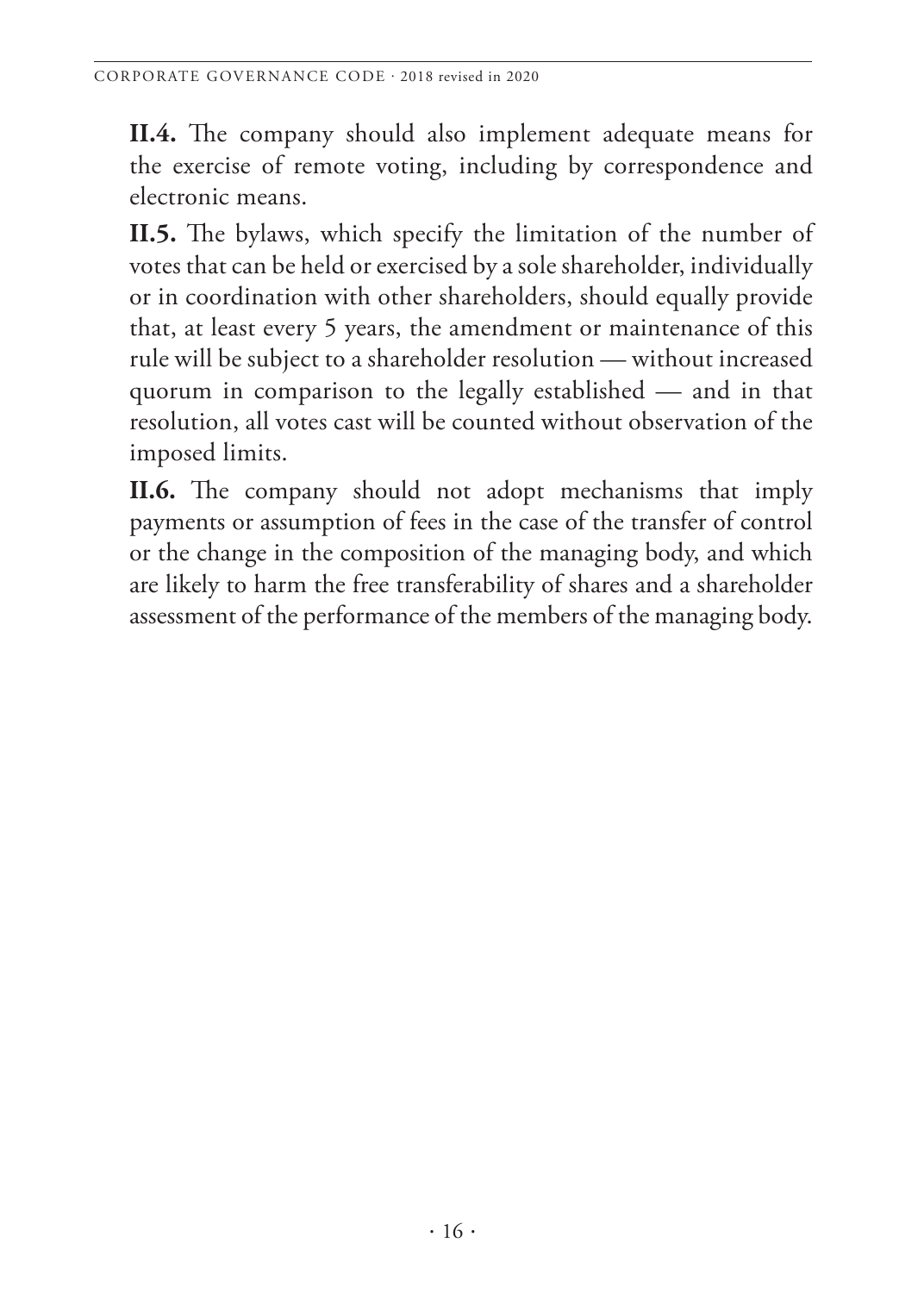## <span id="page-18-0"></span>Chapter III · NON-EXECUTIVE MANAGEMENT, **MONITORING AND SUPERVISION**

#### **Principles:**

**III.A.** *The members of governing bodies who possess non-executive management duties or monitoring and supervisory duties should, in an effective and judicious manner, carry out monitoring duties and incentivise executive management for the full accomplishment of the corporate purpose, and such performance should be complemented by committees for areas that are central to corporate governance.* 

**III.B.** *The composition of the supervisory body and the non-executive directors should provide the company with a balanced and suitable diversity of skills, knowledge, and professional experience.* 

**III.C.** *The supervisory body should carry out a permanent oversight of the company's managing body, also in a preventive perspective, following the company's activity and, in particular, the decisions of fundamental importance.* 

#### **Recommendations:**

**III.1.** Without prejudice to the legal powers of the chair of the managing body, if he or she is not independent, the independent directors should appoint a coordinator from amongst them, namely, to: (i) act, when necessary, as an interlocutor near the chair of the board of directors and other directors, (ii) make sure there are the necessary conditions and means to carry out their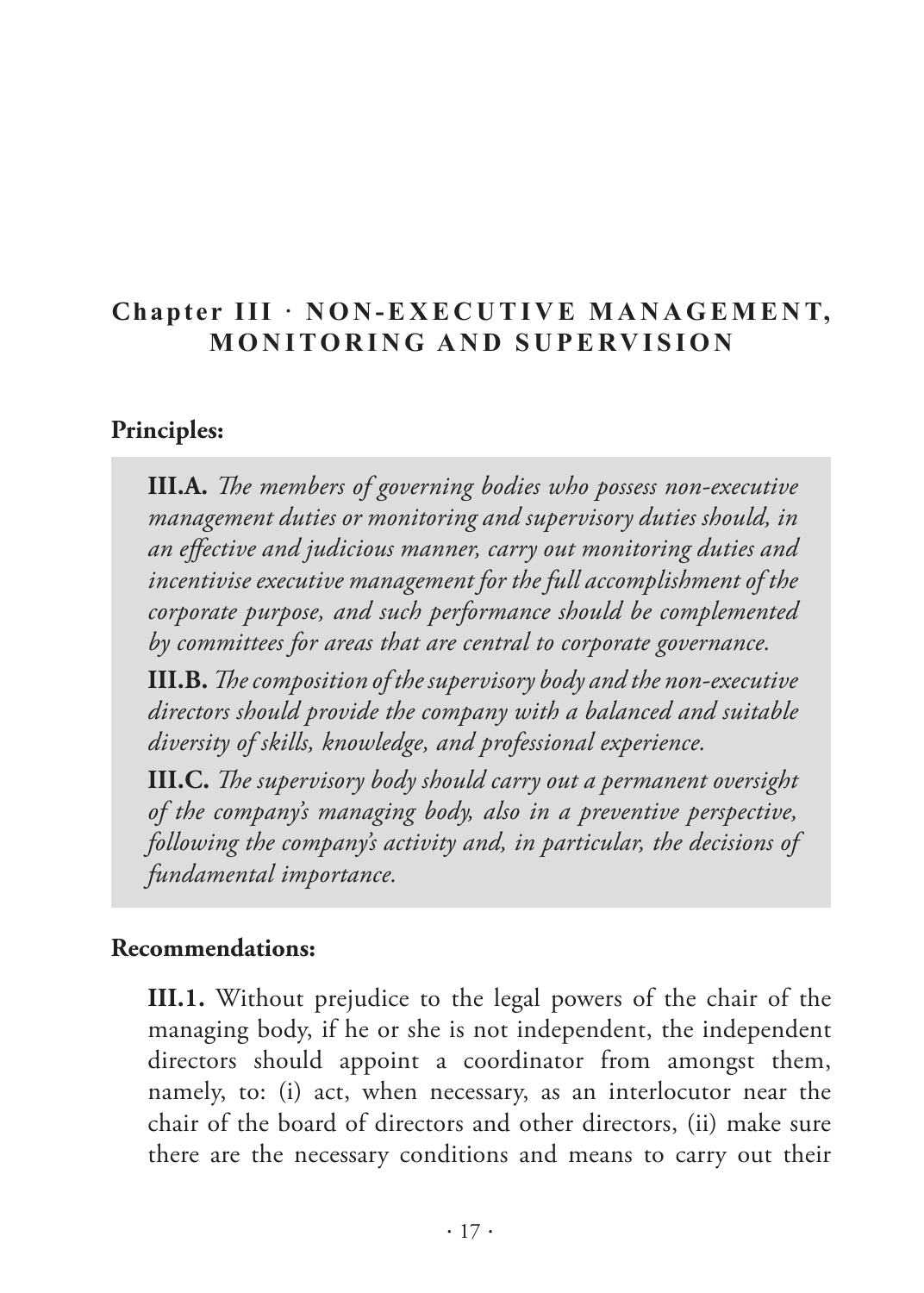functions; and (iii) coordinate the independent directors in the assessment of the performance of the managing body, as established in recommendation V.1.1.

**III.2.** The number of non-executive members in the managing body, as well as the number of members of the supervisory body and the number of the members of the committee for financial matters should be suitable for the size of the company and the complexity of the risks intrinsic to its activity, but sufficient to ensure, with efficiency, the duties which they have been attributed. The formation of such suitability judgment should be included in the corporate governance report.

**III.3.** In any case, the number of non-executive directors should be higher than the number of executive directors.

**III.4.** Each company should include a number of non-executive directors that corresponds to no less than one third, but always plural, who satisfy the legal requirements of independence. For the purposes of this recommendation, an independent person is one who is not associated with any specific group of interest of the company, nor under any circumstance likely to affect his/her impartiality of analysis or decision, namely due to:

- i. having carried out functions in any of the company's bodies for more than twelve years, either on a consecutive or nonconsecutive basis;
- ii. having been a prior staff member of the company or of a company which is considered to be in a controlling or group relationship with the company in the last three years;
- iii. having, in the last three years, provided services or established a significant business relationship with the company or a company which is considered to be in a controlling or group relationship, either directly or as a shareholder, director, manager or officer of the legal person;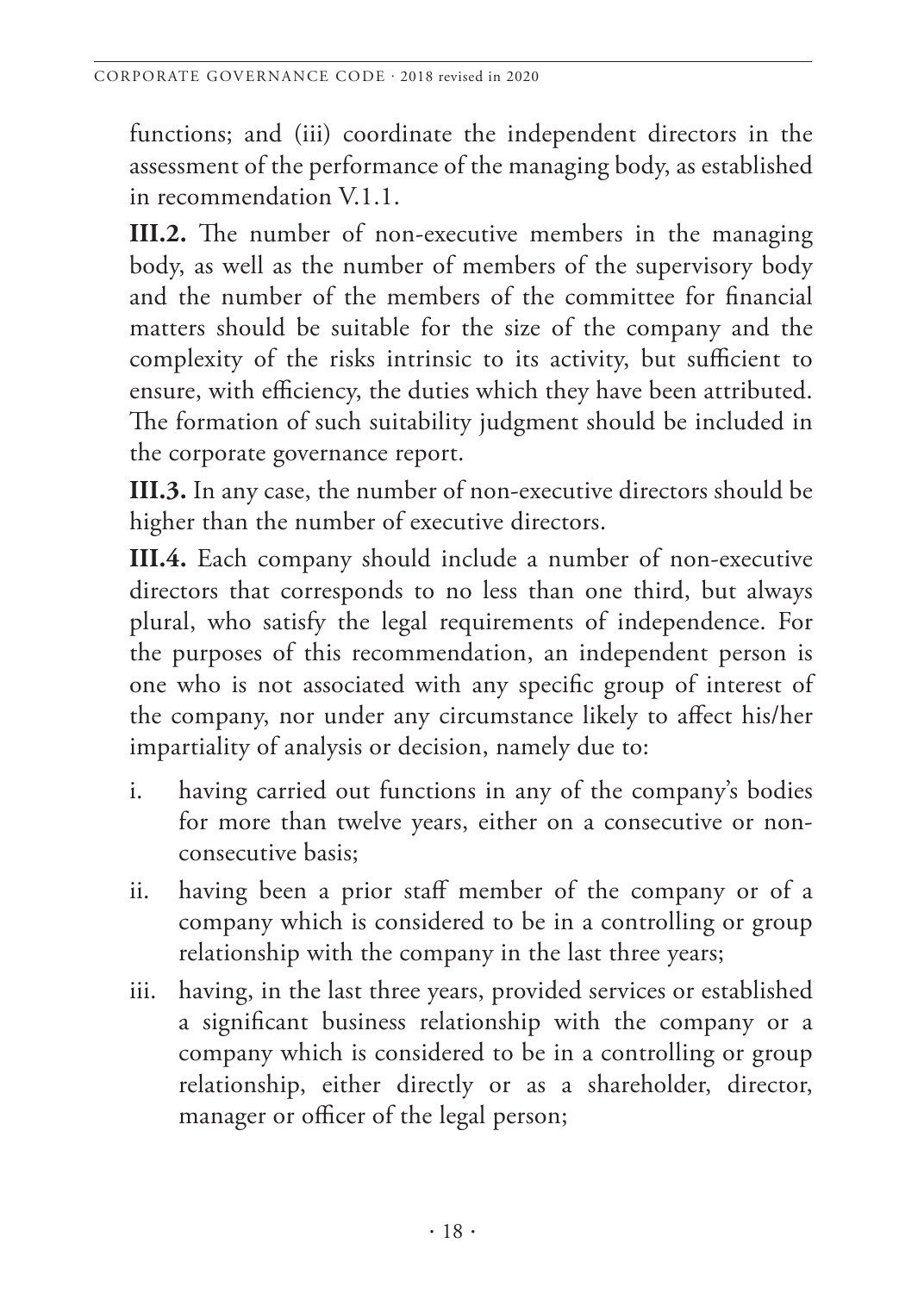- iv. having been a beneficiary of remuneration paid by the company or by a company which is considered to be in a controlling or group relationship other than the remuneration resulting from the exercise of a director's duties;
- v. having lived in a non-marital partnership or having been the spouse, relative or any first degree next of kin up to and including the third degree of collateral affinity of company directors or of natural persons who are direct or indirect holders of qualifying holdings, or
- vi. having been a qualified holder or representative of a shareholder of qualifying holding.

**III.5.** The provisions of paragraph (i) of recommendation III.4 does not inhibit the qualification of a new director as independent if, between the termination of his/her functions in any of the company's bodies and the new appointment, a period of 3 years has elapsed (*cooling-off period*).

**III.6.** The supervisory body, in observance of the powers conferred to it by law, should assess and give its opinion on the strategic lines and the risk policy prior to its final approval by the management body.

**III.7.** Companies should have specialised committees, separately or cumulatively, on matters related to corporate governance, appointments, and performance assessment. In the event that the remuneration committee provided for in article 399 of the Commercial Companies Code has been created and should this not be prohibited by law, this recommendation may be fulfilled by conferring competence on such committee in the aforementioned matters.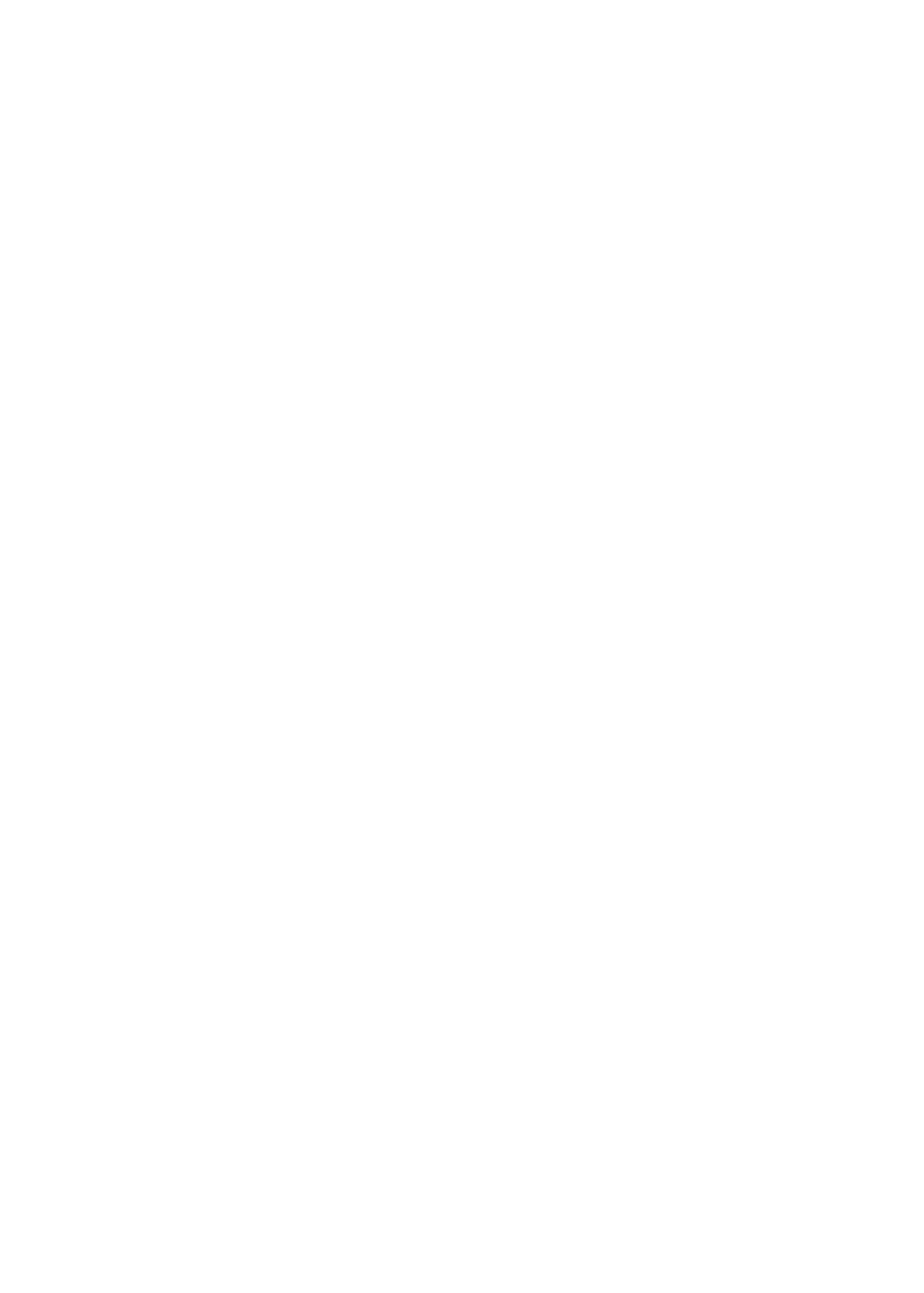## <span id="page-22-0"></span>**Chapter IV · EXECUTIVE MANAGEMENT**

#### **Principles:**

**IV.A.** *As way of increasing the efficiency and the quality of the managing body's performance and the suitable flow of information in the board, the daily management of the company should be carried out by directors with qualifications, powers and experience suitable for the role. The executive board is responsible for the management of the company, pursuing the company's objectives and aiming to contribute towards the company's sustainable development.* 

**IV.B.** *In determining the number of executive directors, it should be taken into account, besides the costs and the desirable agility in the functioning of the executive board, the size of the company, the complexity of its activity, and its geographical spread.* 

#### **Recommendations:**

**IV.1.** The managing body should approve, by internal regulation or equivalent, the rules regarding the action of the executive directors applicable to their performance of executive functions in entities outside of the group.

**IV.2.** The managing body should ensure that the company acts consistently with its objects and does not delegate powers, namely, in what regards: i) the definition of the strategy and main policies of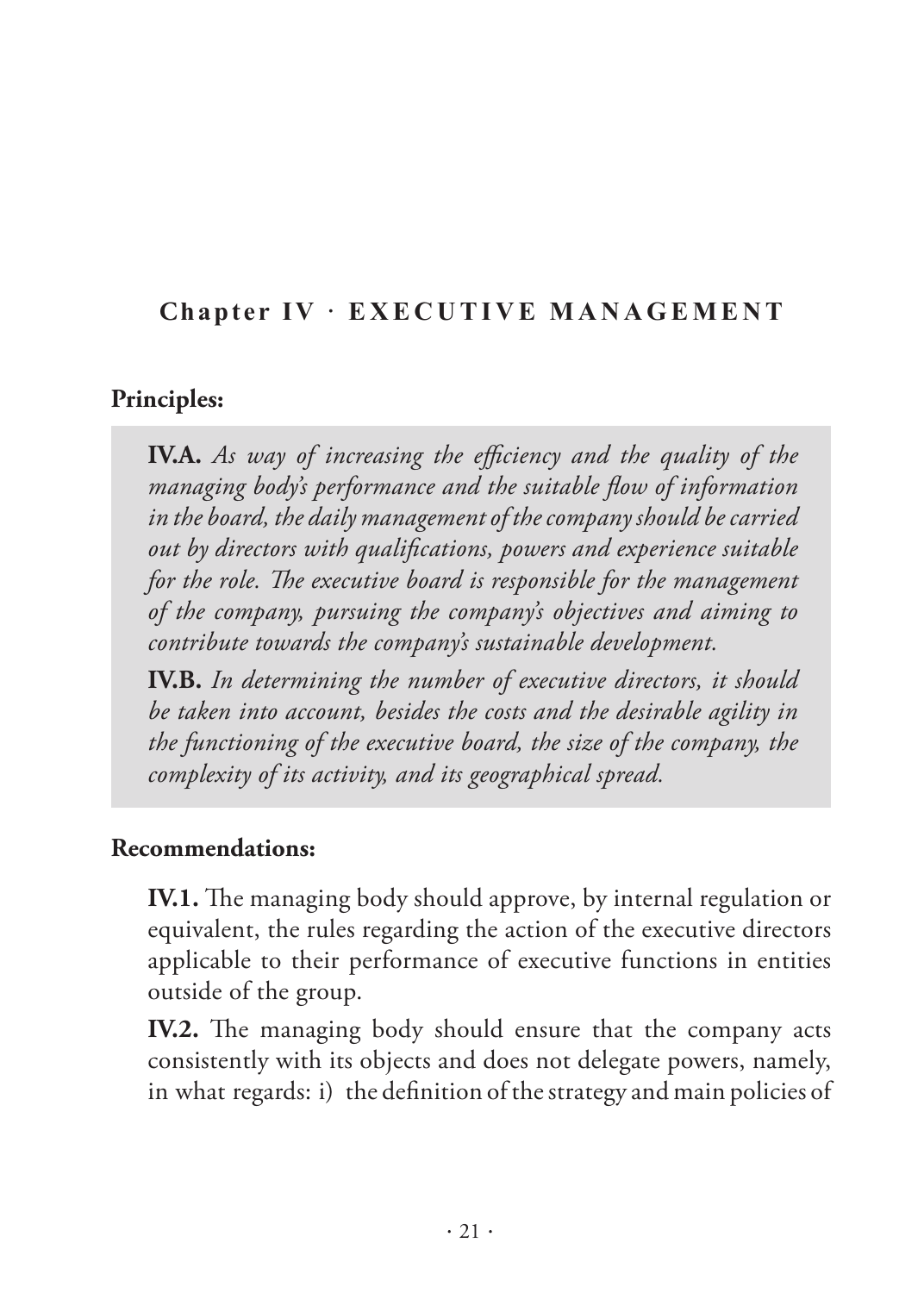the company; ii) the organisation and coordination of the business structure; iii) matters that should be considered strategic in virtue of the amounts involved, the risk, or special characteristics.

**IV.3.** In the annual report, the managing body explains in what terms the strategy and the main policies defined seek to ensure the long-term success of the company and which are the main contributions resulting therein for the community at large.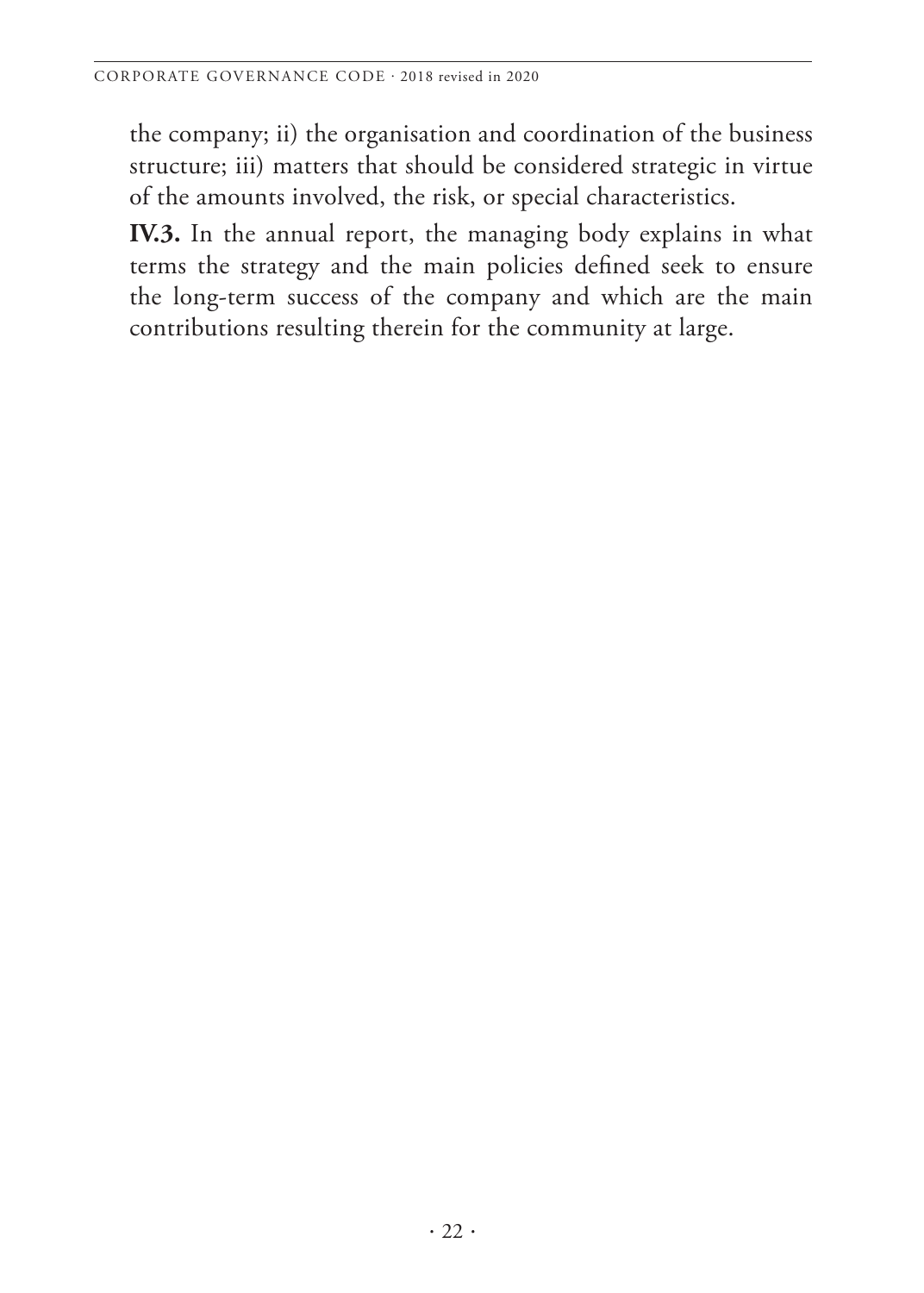## <span id="page-24-0"></span>Chapter V · EVALUATION OF PERFORMANCE, **REMUNERATION AND APPOINTMENT**

## **V.1. Annual evaluation of performance**

#### **Principle:**

*The company should promote the assessment of performance of the executive board and of its members individually, and also the assessment of the overall performance of the managing body and its specialized committees.* 

#### **Recommendation:**

**V.1.1.** The managing body should annually evaluate its performance as well as the performance of its committees and executive directors, taking into account the accomplishment of the company's strategic plans and budget plans, the risk management, the internal functioning and the contribution of each member of the body to these objectives, as well as the relationship with the company's other bodies and committees.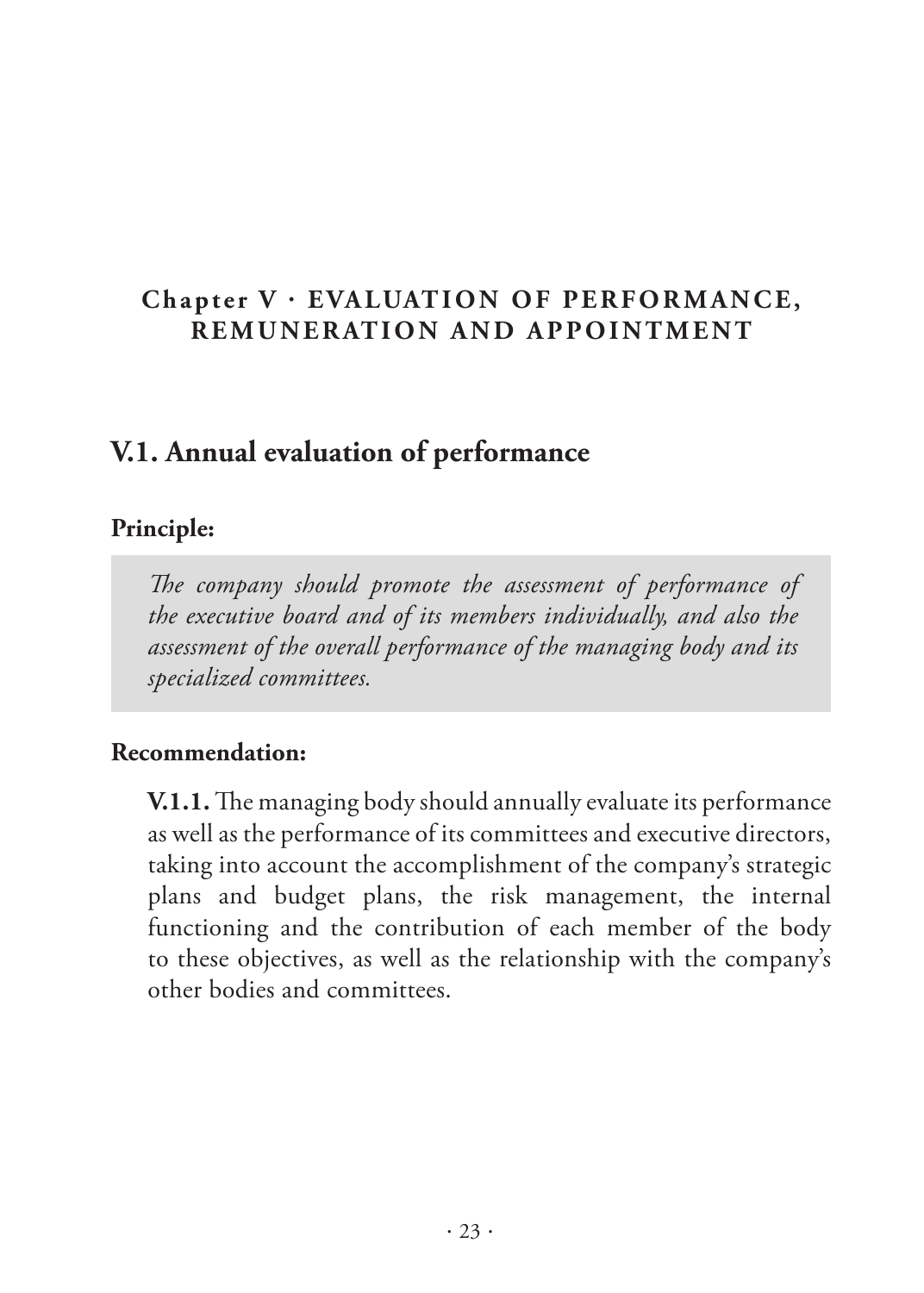# <span id="page-25-0"></span>**V.2. Remuneration**

#### **Principles:**

**V.2.A** *The remuneration policy of the members of the managing and supervisory boards should allow the company to attract qualified professionals at an economically justifiable cost in relation to its financial situation, induce the alignment of the member's interests with those of the company's shareholders — taking into account the wealth effectively created by the company, its financial situation and the market's — and constitute a factor of development of a culture of professionalization, sustainability, promotion of merit and transparency within the company.* 

**V.2.B.** *Directors should receive compensation:*

- *i) that suitably remunerates the responsibility taken, the availability and the expertise placed at the disposal of the company;*
- *ii) that guarantees a performance aligned with the long-term interests of the shareholders and promotes the sustainable performance of the company; and*
- *iii) that rewards performance.*

#### **Recommendations:**

**V.2.1.** The company should create a remuneration committee, the composition of which should ensure its independence from the management, which may be the remuneration committee appointed under the terms of article 399 of the Commercial Companies Code.

**V.2.2.** The remuneration should be set by the remuneration committee or the general meeting, on a proposal from that committee.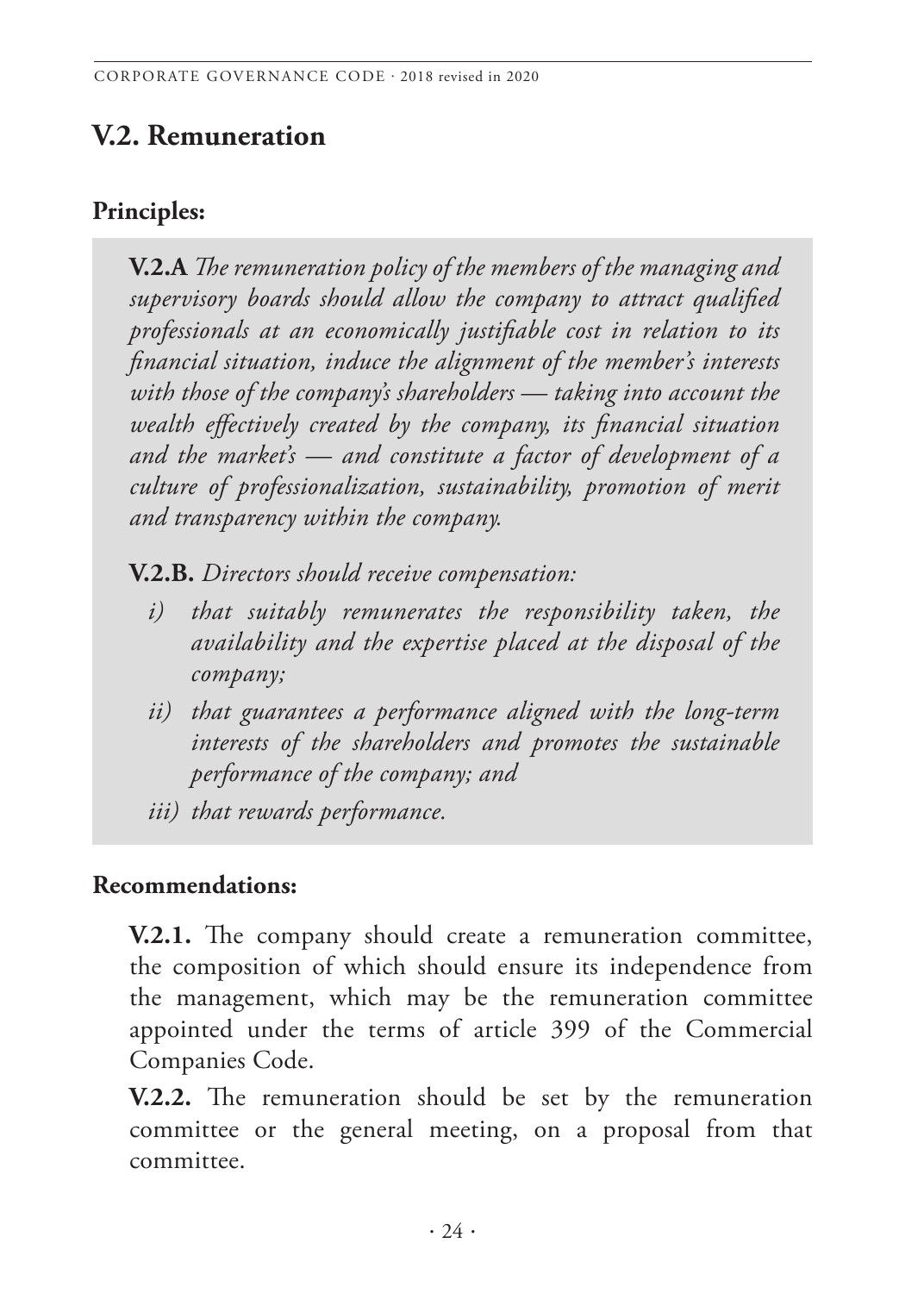**V.2.3.** For each term of office, the remuneration committee or the general meeting, on a proposal from that committee, should also approve the maximum amount of all compensations payable to any member of a board or committee of the company due to the respective termination of office. The said situation as well as the amounts should be disclosed in the corporate governance report or in the remuneration report.

**V.2.4.** In order to provide information or clarifications to shareholders, the chair or, in case of his/her impediment, another member of the remuneration committee should be present at the annual general meeting, as well as at any other, whenever the respective agenda includes a matter linked with the remuneration of the members of the company's boards and committees or, if such presence has been requested by the shareholders.

**V.2.5.** Within the company's budgetary limitations, the remuneration committee should be able to decide, freely, on the hiring, by the company, of necessary or convenient consulting services to carry out the committee's duties.

**V.2.6.** The remuneration committee should ensure that those services are provided independently and that the respective providers do not provide other services to the company, or to others in controlling or group relationship, without the express authorization of the committee.

**V.2.7.** Taking into account the alignment of interests between the company and the executive directors, a part of their remuneration should be of a variable nature, reflecting the sustained performance of the company, and not stimulating the assumption of excessive risks.

**V.2.8.** A significant part of the variable component should be partially deferred in time, for a period of no less than three years, being necessarily connected to the confirmation of the sustainability of the performance, in the terms defined by a company's internal regulation.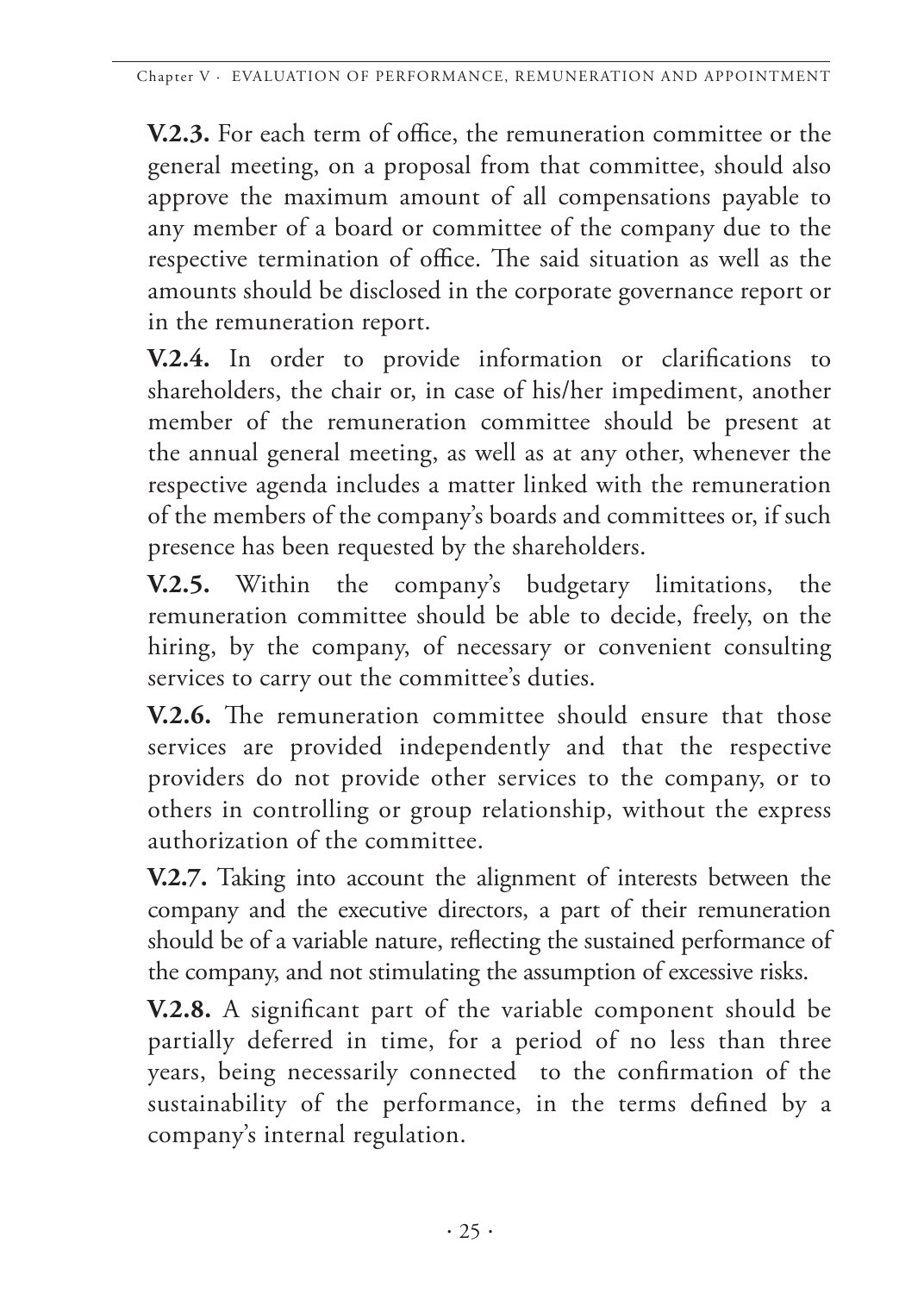**V.2.9.** When variable remuneration includes the allocation of options or other instruments directly or indirectly dependent on the value of shares, the start of the exercise period should be deferred in time for a period of no less than three years.

**V.2.10**. The remuneration of non-executive directors should not include components dependent on the performance of the company or on its value.

# **V.3. Appointments**

## **Principle:**

*Regardless of the manner of appointment, the profile, the knowledge, and the curriculum of the members of the company's governing bodies, and of the executive staff, should be suited to the functions carried out.* 

## **Recommendations:**

**V.3.1.** The company should, in terms that it considers suitable, but in a demonstrable form, promote that proposals for the appointment of the members of the company's governing bodies are accompanied by a justification in regard to the suitability of the profile, the skills and the curriculum vitae to the duties to be carried out.

**V.3.2.** The overview and support to the appointment of members of senior management should be attributed to a nomination committee unless this is not justified by the company's size.

**V.3.3.** This nomination committee includes a majority of nonexecutive, independent members.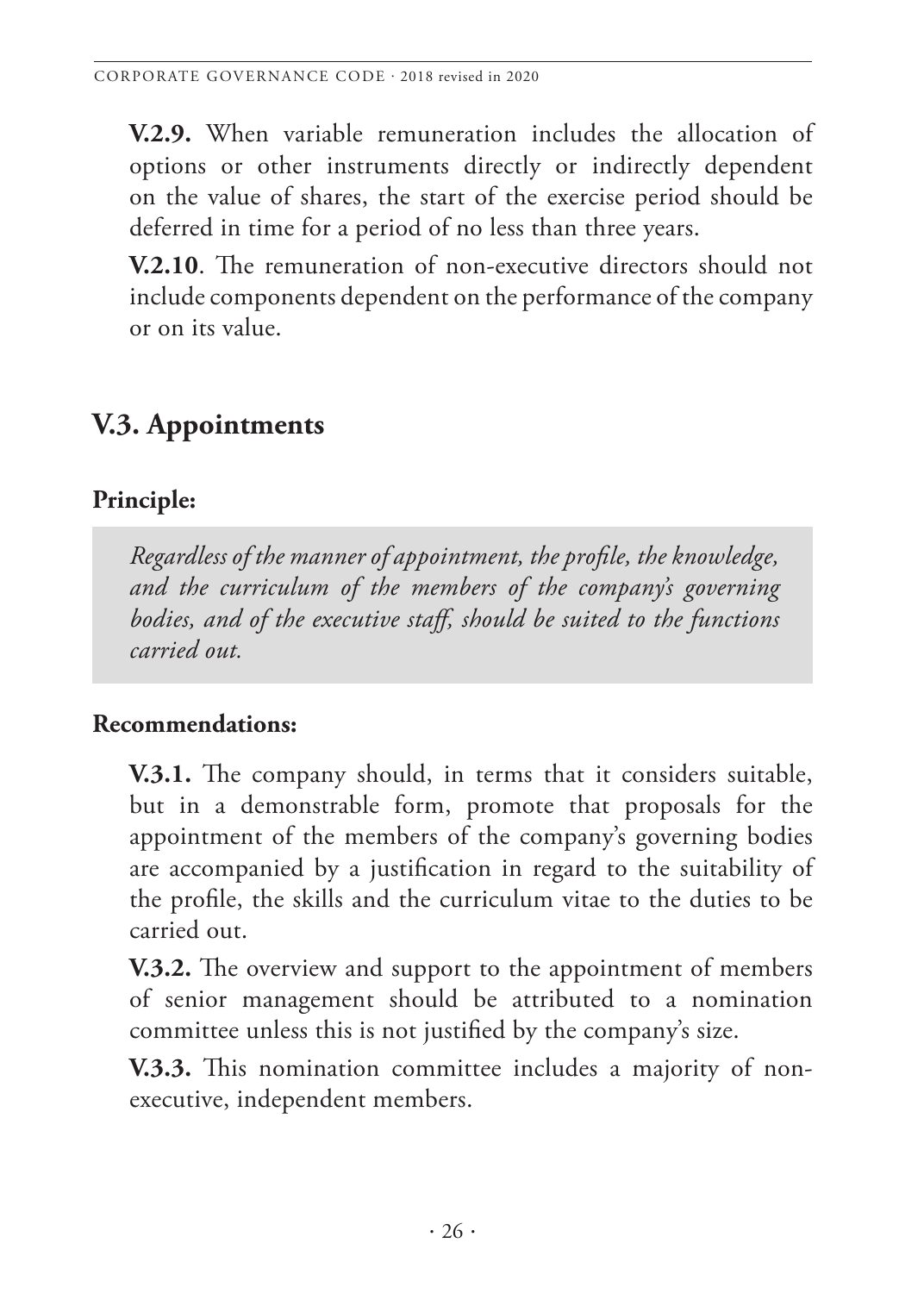<span id="page-28-0"></span>**V.3.4.** The nomination committee should make its terms of reference available, and should foster, to the extent of its powers, transparent selection processes that include effective mechanisms of identification of potential candidates, and that those chosen for proposal are those who present a higher degree of merit, who are best suited to the demands of the functions to be carried out, and who will best promote, within the organisation, a suitable diversity, including gender diversity.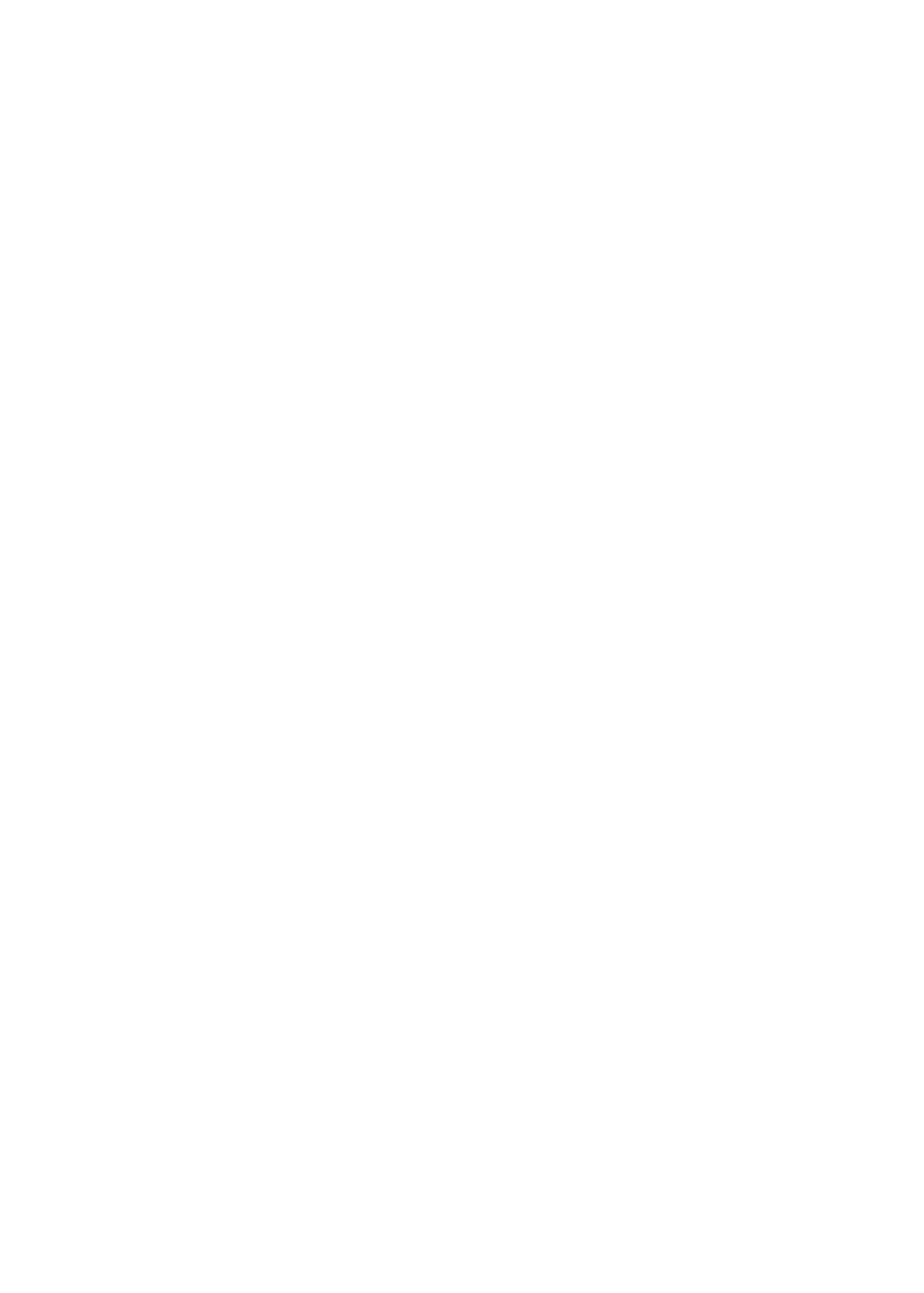## <span id="page-30-0"></span>**Chapter VI · INTERNAL CONTROL**

#### **Principle:**

*Based on its mid and long-term strategies, the company should establish a system of risk management and control, and of internal audit, which allow for the anticipation and minimization of risks inherent to the company's activity.* 

#### **Recommendations:**

**VI.1.** The managing body should debate and approve the company's strategic plan and risk policy, which should include the establishment of limits on risk-taking.

**VI.2.** The supervisory board should be internally organised, implementing mechanisms and procedures of periodic control that seek to guarantee that risks which are effectively incurred by the company are consistent with the company's objectives, as set by the managing body.

**VI.3.** The internal control systems, comprising the functions of risk management, compliance, and internal audit should be structured in terms adequate to the size of the company and the complexity of the inherent risks of the company's activity. The supervisory body should evaluate them and, within its competence to supervise the effectiveness of this system, propose adjustments where they are deemed to be necessary.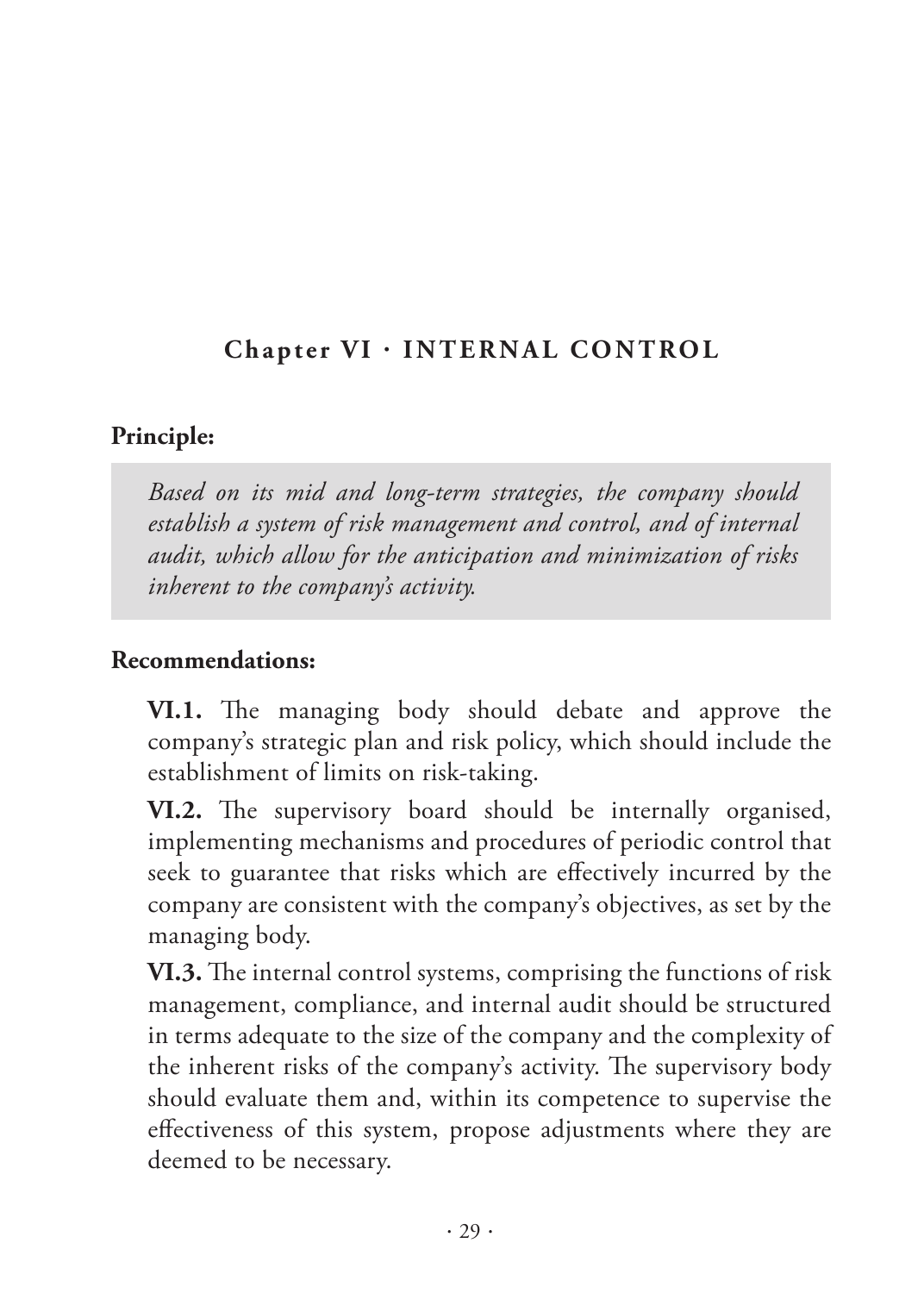**VI.4.** The supervisory body should provide its view on the work plans and resources allocated to the services of the internal control system, including the risk management, compliance and internal audit functions, and may propose the adjustments deemed to be necessary.

**VI.5.** The supervisory body should be the recipient of the reports prepared by the internal control services, including the risk management functions, compliance and internal audit, at least regarding matters related to the approval of accounts, the identification and resolution of conflicts of interest, and the detection of potential irregularities.

**VI.6.** Based on its risk policy, the company should establish a risk management function, identifying (i) the main risks it is subject to in carrying out its activity; (ii) the probability of occurrence of those risks and their respective impact; (iii) the devices and measures to adopt towards their mitigation; and (iv) the monitoring procedures, aiming at their accompaniment.

**VI.7.** The company should establish procedures for the supervision, periodic evaluation, and adjustment of the internal control system, including an annual evaluation of the level of internal compliance and the performance of that system, as well as the perspectives for amendments of the risk structure previously defined.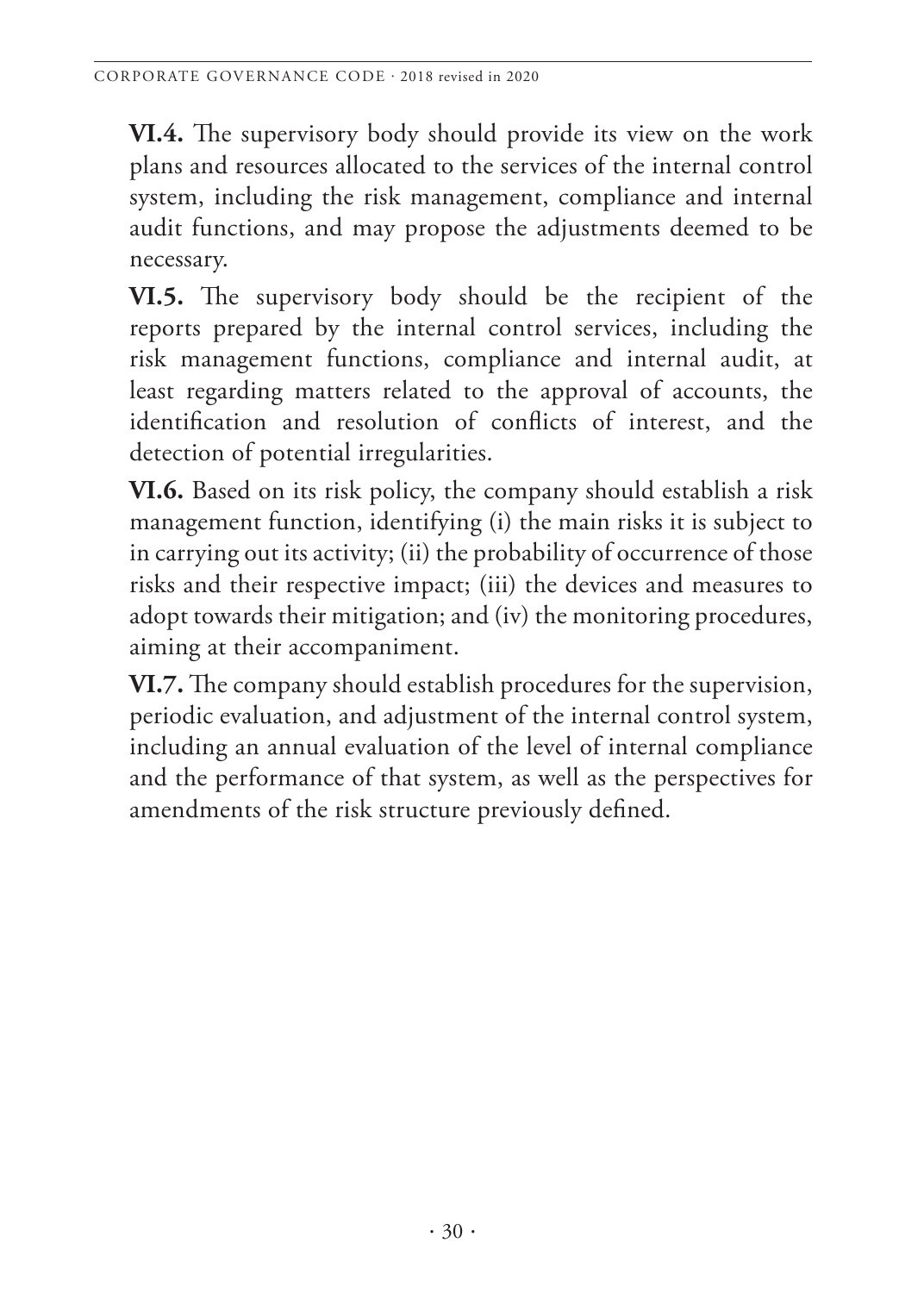#### <span id="page-32-0"></span>**Chapter VII · FINANCIAL INFORMATION**

#### **VII.1. Financial information**

#### **Principles:**

**VII.A.** *The supervisory body should, with independence and in a diligent manner, ensure that the managing body complies with its duties when choosing appropriate accounting policies and standards for the company, and when establishing suitable systems of financial reporting, risk management, internal control, and internal audit.* 

**VII.B.** *The supervisory body should promote an adequate coordination between the internal audit and the statutory audit of accounts.* 

#### **Recommendation:**

**VII.1.1.** The supervisory body's internal regulation should impose the obligation to supervise the suitability of the preparation process and the disclosure of financial information by the managing body, including suitable accounting policies, estimates, judgments, relevant disclosure and its consistent application between financial years, in a duly documented and communicated form.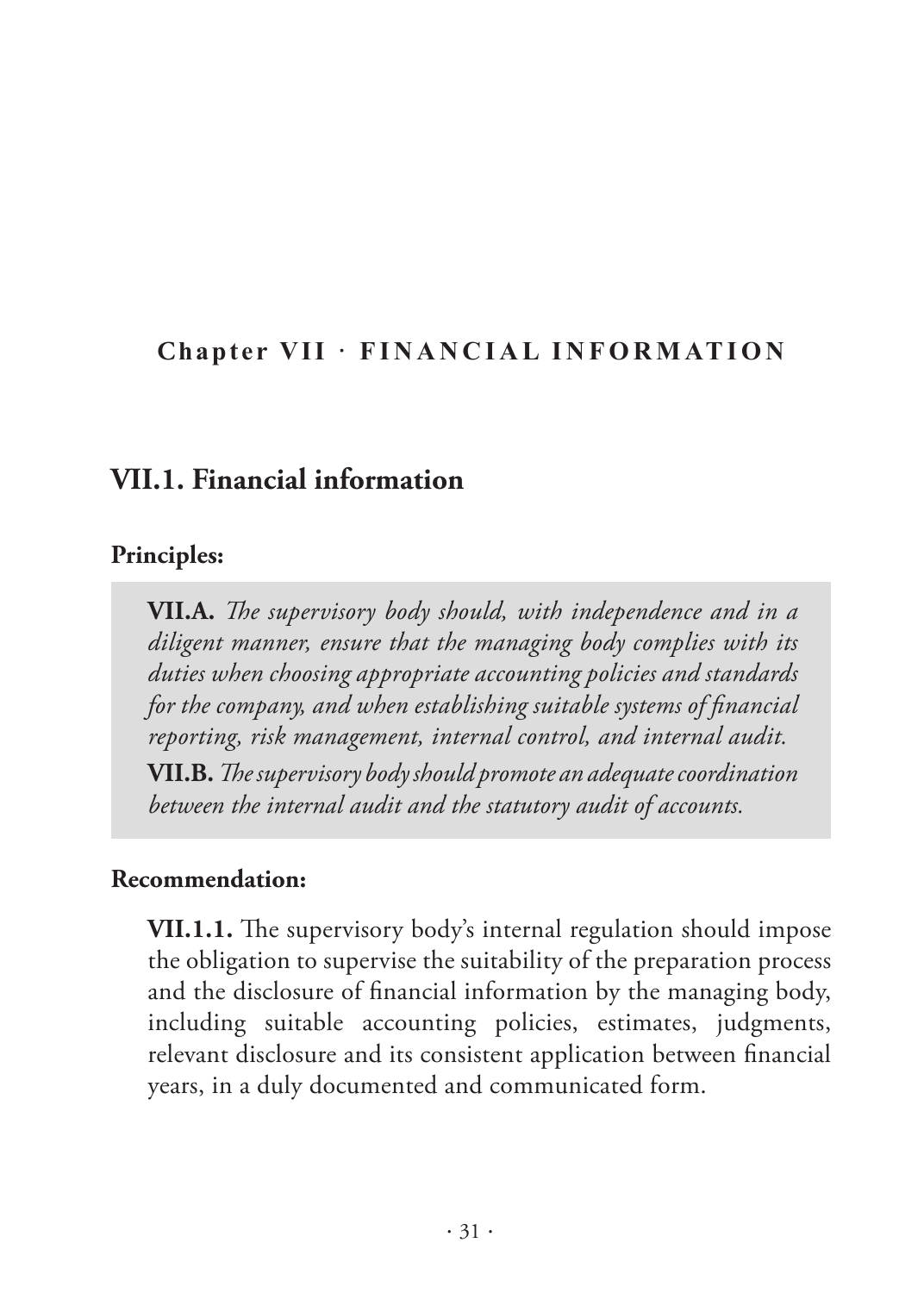# **VII.2. Statutory audit of accounts and supervision**

## **Principle:**

*The supervisory body should establish and monitor clear and transparent formal procedures on the relationship of the company with the statutory auditor and on the supervision of compliance, by the auditor, with rules regarding independence imposed by law and professional regulations.* 

#### **Recommendations:**

**VII.2.1.** By internal regulations, the supervisory body should define, according to the applicable legal regime, the monitoring procedures aimed at ensuring the independence of the statutory audit.

**VII.2.2.** The supervisory body should be the main interlocutor of the statutory auditor in the company and the first recipient of the respective reports, having the powers, namely, to propose the respective remuneration and to ensure that adequate conditions for the provision of services are ensured within the company.

**VII.2.3.** The supervisory body should annually assess the services provided by the statutory auditor, their independence and their suitability in carrying out their functions, and propose their dismissal or the termination of their service contract by the competent body when this is justified for due cause.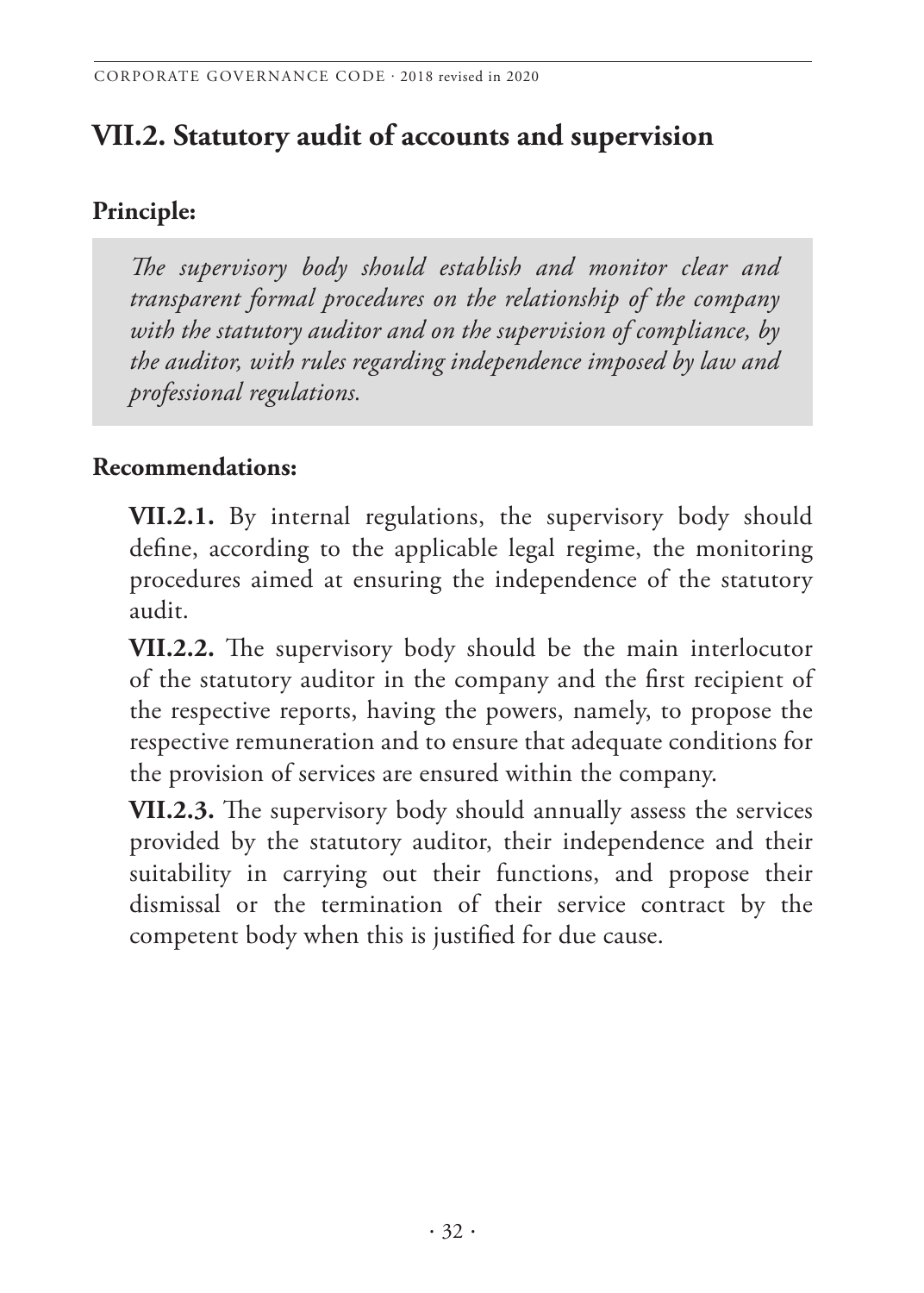## **PREAMBLE TO THE 1ST EDITION OF THE CODE (2018)**

In answer to the appeal of national companies and of a vast community of parties interested in matters of Corporate Governance, and following the proposition of Pedro Rebelo de Sousa and João Calvão da Silva, the Portuguese Institute for Corporate Governance (IPCG) established a Commission (composed by Alexandre Mota Pinto, António Dias, António Gomes Mota, João Soares da Silva, Jorge Brito Pereira, Paulo Bandeira, Paulo Câmara and Pedro Maia, who chaired). In 2011, this Commission prepared a first version of its Corporate Governance Code, which was subsequently published in 2012.

After its publication, this first version received a variety of suggestions for amendments, which lead to the publication of a new version in 2014.

Ready to be adopted by the Issuers, the Code of 2014 promptly exposed the inconvenience of the existence of two different Codes one from the Portuguese Securities Market Commission (CMVM) the other from the IPCG — in a small capital stock exchange market, such as the Portuguese.

At this point, the purpose of finding a balance, which would allow for prevention of regulatory duplication, without abandoning the essential idea of leaving the corporate governance code to self-regulation, started to become clear.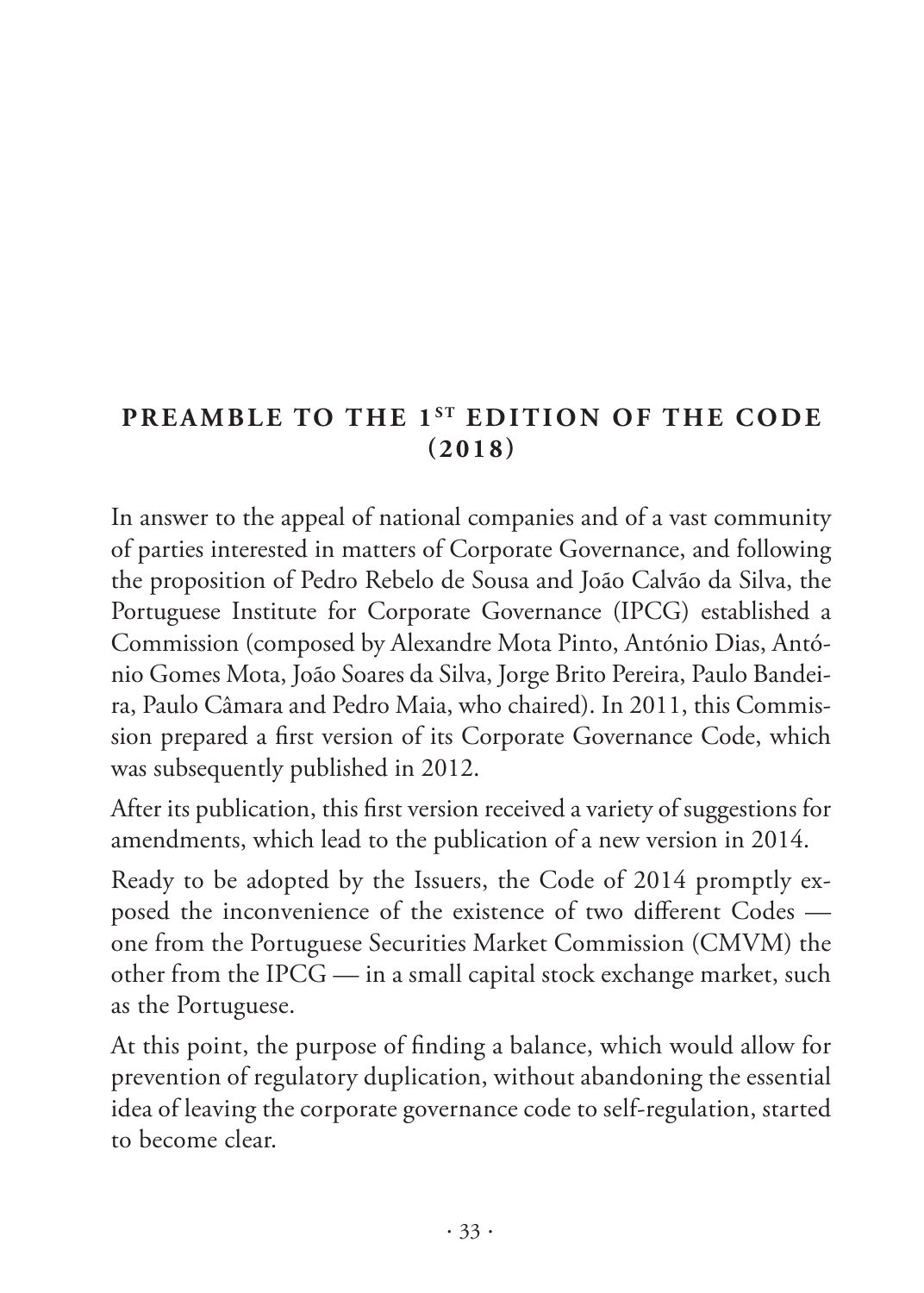In accordance with the availability and spirit of cooperation that the CMVM promptly revealed for this purpose, the IPCG has been working — on the basis of a very fruitful dialogue with the Issuers, and especially with AEM — on the preparation of a document that would respect the essential features of the IPCG Code of 2014, while also reflecting the fundamental concerns of the CMVM in matters of corporate governance. Legislative amendments occurred in the meantime, especially in respect to statutory audit of accounts, further imposed some adjustments in the Code.

As a result of this interaction, a new text was submitted, through public consultation, to the scrutiny of all those with an interest in matters of corporate governance, now under the clarified purpose of making the final, approved version the new Corporate Governance Code: a Code presented, not as an *alternative* to the CMVM´s Code, given that the latter will cease to be published, as already announced in the joint declaration of 16 March 2016, but rather *as a successor of both then existing* Codes.

2. Although the application of the Code is not limited to a given set of companies, its natural addressees are public companies, especially Issuers of shares admitted to trading on a regulated market (listed companies), given that they are legally bond to adopt a Corporate Governance Code.

The Code is of *voluntary adhesion* and its observance is based on the *comply or explain* rule*.*

While the Code is positioned on a very different level from a legal one, it is based on a systematic articulation with the capital market law and company law, thus establishing a relationship of harmonious complementariness with the law. Without being mandatory, the Code seeks to induce companies to practices in conformity with the guidelines that, on a national and international level, are recognized as of *good governance*: in this sense, the Code is, on the one hand, a *complement* to the legal order, and, on the other, a *guide* of good corporate governance.